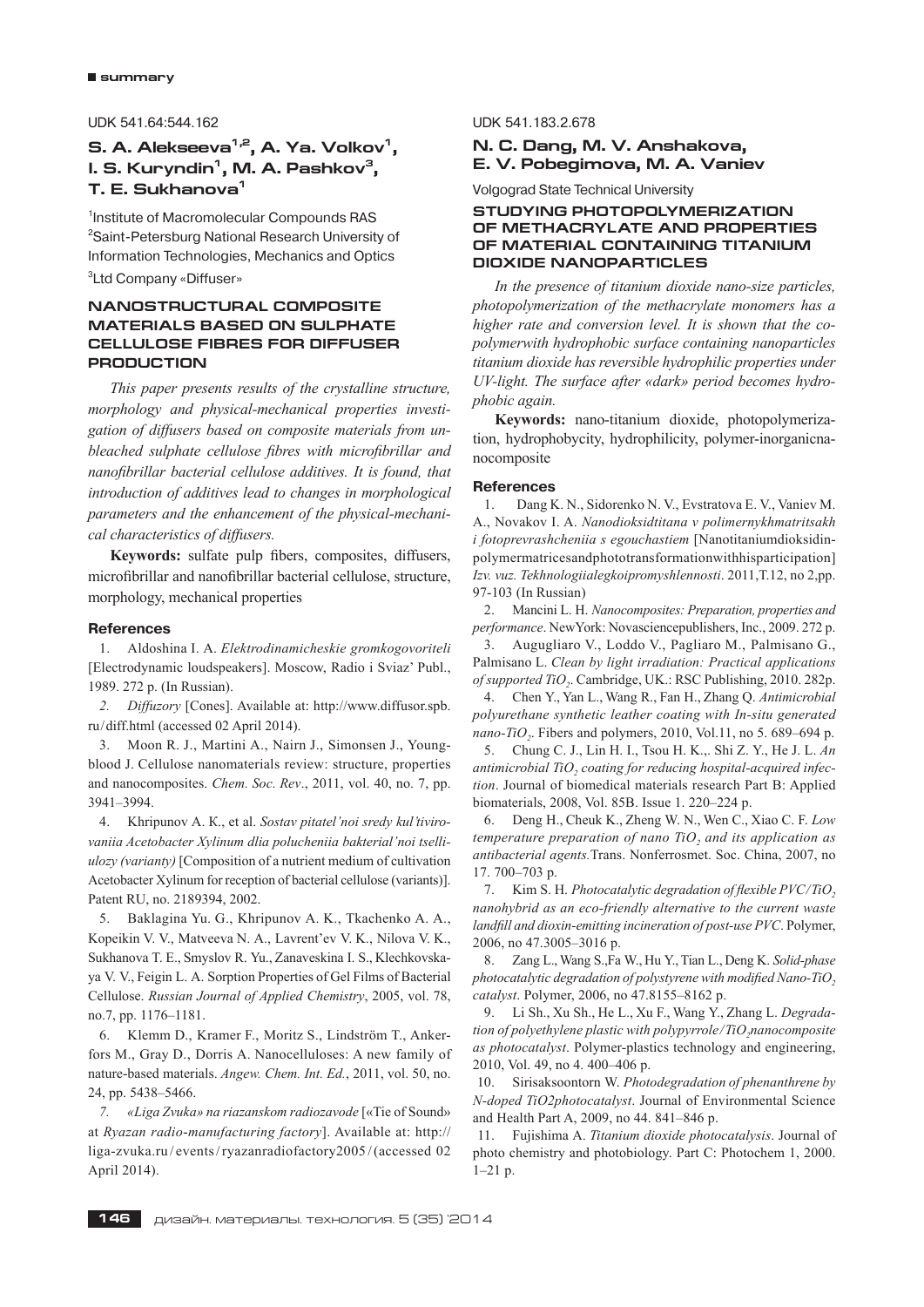12. Dong С. *The photopolymerization and characterization of methyl methacrylate initiated by nanosized titanium dioxide*. Journal of macromolecular science Part A — Pure and applied chemistry. 2004, Vol. A41, no 5. 547–563 p.

13. Novakov I. A., Dang K. N., Sidorenko N. V., Guseinov R. D., Vaniev M. A. *Vliianienanodioksidatitananafotopolimerizatsiiukauchuk-metilmetakrilatnykhrastvorov* [Influencenanotitaniumdioksida-methylmethacrylatephotopolymerizationrubbersolutions] *Dizain. Materialy. Tekhnologiia*. Saint-Petersburg. 2012, Т.25, no 5, pp. 11–14 (InRussian)

14. Novakov I. A., Dang N. K., Vaniev M. A., Sidorenko N. V. *O stabilizatsii i metodakhmodifikatsiinanorazmernykhchastits, ispol'zuemykhdliasozdaniiapolimer-neorganicheskikhnanokompozitov* [Onstabilizationmethodsandmodificationofnanoscaleparticlesusedtocreatepolymer-inorganicnanocomposites] IzvestiiaAkademiinauk. *Seriiakhimicheskaia*. 2013, no 2, pp. 281–289 (In Russian)

UDK 677.027.423.431

# **T. V. Bliznyuk, O. A. Garanina, O. V. Romankevich**

Kiev National University of Technology and Design

#### **MATHEMATICAL MODEL OF THE GETEROKOAGULATION DYEING BY NANOPARTICLES ANILINE OXIDATION**

*The mathematical model of geterokoagulatsion dyeing by nanoparticles aniline oxidation in acidic medium with hydrogen peroxide with used as a catalyst ferrous sulfate (Fenton reaction)* «in the cold». Defined concentrations of *components dyebath for maximum intensity of coloring and strength friction.*

**Keywords:** Heterocoagulation, Fenton reaction, nanoparticles, oxidation of aniline, a mathematical model

#### **References**

1. Smerechinska N. R., Gritsenko L. P., Lyashok I. O., Garanіna O. O. *Black aniline coloring — prospects for development*. Visnyk KNUTD, 2009, no. 2, pp.89–97 (In Ukraine).

2. Rodionov A. M. *Krashenye mecha* [Dyeing fur]. Moscow, Gizlegprom Publ., 1963. 261 p (In Russian).

3. Aronina Y. N. *Tehnologiya vydelky i krashenyya mecha*  [Technology dressing and dyeing of fur]. Moscow, Legprombytizdat Publ., 1986. 144 p (In Russian).

4. Garanina O. A. *Razrabotka technology krasheniya proizvodnymi parafenilendiamina*. Dis. cand. tehn. nauk [Development dyeing technology derivatives paraphenylenediamine.. tehn. sci. diss.]. Kiev, KNUTD Publ., 2009. 163 p (In Ukraine).

5. Garanіna O. O., Romankevich Y. O., Romankevich O. V., *Sposіb farbuvannya sintetichnih voloknistih materіalіv* [The method of dyeing synthetic fiber materials]. Patent Ukraine, no u200908917, 2010.

6. Blyznyuk T. V., Garanina O. O., Romankevich O. V. *Synthesis oxidative dye on the fiber material the use of Fenton's reaction*. Programa, tes. dokl. stud. conf «Suchasnі hіmіchnі tehnologії: ekologіchnіst, іnnovatsії, efektivnіst» [Program mes. of reports stud. conf.» Modern chemical technology: sustainability, innovation, efficiency»]. Kherson, 2013, pp. 15–17 (In Ukraine).

7. Sannino D, Chiambelli P., Richard M., Isupova L. A. *Katalyzator i heterohennuy fotokatalytycheskyy protsess Fentona dlya ochystky stochnyh vod* [Catalyst and heterogeneous Fenton photocatalytic process for wastewater treatment]. Patent Russian, no 2007125495/04, 2009.

8. MacDonald R. *Tsvet v promyshlennosty* [Color in the industry]. Moscow, Logos Publ., 2002. 596 p (In Russian).

State Standard 30821–2002. Textiles. Method of assessing change in color measuring equipment. Minsk, BelGISS Publ., 2002. 14 p (In Belarus).

10. Borovikov V. P. *Populyarnoe vvedenye v prohrammu STA-TISTICA* [Popular introduction to the program STATISTICA]. St. Petersburg, Computer Press Publ., 1998. 267 p (In Russian).

11. Borovikov V. P. *STATISTICA: yskustvo analyza dannyh na kompyutere. Dlya professyonalov* [STATISTICA: art computer data analysis. For professionals]. St. Petersburg, Piter Publ., 2001. 656 p (In Russian).

12. Seber J. *Lyneyniy rehressyonniy analyz* [Linear regression analysis]. Moscow, Mir Publ., 1980. 458 p (In Russian).

#### UDK 678.743.41:621.9.044

# **A. E. Gerasimuk, N. A. Adamenko**

Volgograd State Technical University

# **INFLUENCE EXPLOSIVE TREATMENT ON THERMOPHYSICAL PROPERTIES OF POLYTETRAFLUOROETHYLENE**

*The research results of structure and thermal proper*ties of polytetrafluoroethylene (PTFE)) subjected with ex*plosive treatment (ET) at loading in a cylindrical ampoule scheme with sector charges. Established that ET sectoral charges alters the structure — the appearance of dense formations and loosening fibrillar structures. Also there is a general increase in thermophysical characteristics of the sample after the EТ.*

Keywords: explosive treatment, polytetrafluoroethylene, structure, thermophysical properties

#### **References**

1. Ignateva L. N., Adamenko N. A., Kazurov A. V., Kuriavyi V. G., Zverev G. A., Merkulov E. B., Slobodiuk A. B., Buznik V. M. Effect of explosive treatment on structure and properties of ultrafine polytetrafluoroethylene. *Perspektivnye materialy*. 2013. no. 3. pp. 63–70 (In Russian).

2. Adamenko N. A., Fetisov A. V., Kazurov A. V. *Vzryvnaia obrabotka metallopolimernykh kompozitsii* [Explosive compositions of metal-processing]. Volgograd, VSTU, 2007. 240 p. (In Russian).

3. Ignat'eva L. N., Adamenko N. A., Agafonova G. V., Gerasimuk A. E., Kuriavyi V. G., Zverev G. A., Merkulov E. B., Ustinov A. Iu., Buznik V. M. Effect of explosive treatment on structure and properties of polytetrafluoroethylene. *Vestnik DVO RAN* (*Vestnik Dal'nevostochnogo otdeleniia RA*N). 2013. no 5. pp. 44–52. (In Russian).

4. Adamenko N. A., Agafonova G. V., Arisova V. N., Sergeev I. V. Investigation of structural heterogeneity compositions PTFE 4 aroplastom after explosive compaction in a cylindrical ampoule. *Plasticheskie massy*. 2011. no 1. pp. 49–52.. (In Russian).

5. Ignatieva L. N., Gorbenko O. M., Kuryavyi V. G., Sukhoverkhov S. V., Slobodyuk A. B., Bouznik V. M. Characteristics of the Structure and Properties of the Low-Temperature Fraction of Nanodispersed Polytetrafluoroethylene. *Macromolecules*. 2011. vol. 1. S. 5–11.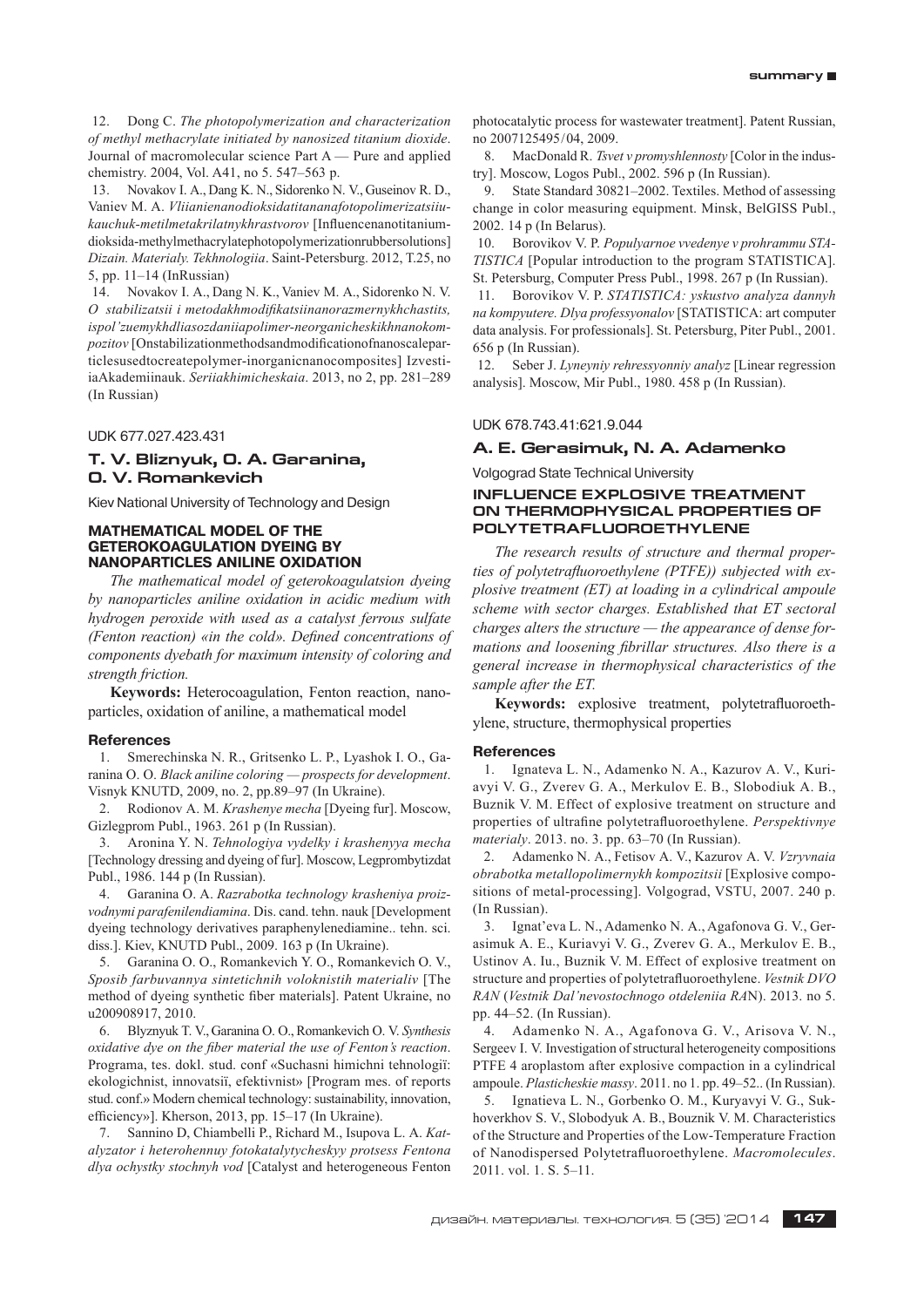# UDK 615.462P036.5

# **V. E. Nemilov, O. Z. Akhmetshina, N. A. Edomina, V. A. Zhukovskiy, T. S. Filipenko, O. V. Sklizneva**

Saint-Petersburg State University of Technology and Design

# **COMPOSITE SURGICAL ENDOPROSTHESES WITH ANTIADHESION PROPERTIES**

*Сompositeendoprostheses with antiadhesion membrane on the basis of carboxymethylcellulosehas been developed.*  Influenceof modes of forming and heat treatmenthas been *defi ned.*

**Кeywords:** composite, adhesive illness, endoprosthes, carboxymethylcellulose, heat treatment, degree of swelling

#### **References**

1. Zhukovskiy V. A. *Polimernye endoprotezy dlia gernioplastiki* [Polymeric Endoprostheses for Herniaplastics]. Saint Petersburg, Eskulap Publ., 2011. 104 p. (In Russian).

2. Verbitskiy D. A. *Primenenie geliakarboksimetiltselliulozy dlia profilaktiki spaikoobrazovaniia v briushnoi polosti (eksperimental'noe issledovanie*): Dis. kand. med. nauk. [Application of gel prepared from carboxymethyl cellulose: prevention of post-operative commissural formation on abdominal cavity (experimental study). Doctoral degree in med.sci. diss.]. Saint Petersburg, 2004. 24 p. (In Russian).

3. Akhmetshina O. Z., Zhukovskiy V. A., Nemilov V. E., Khokhlova V. A. *Khirurgicheskie protivospaechnye materially na osnove karboksimetiltselliulozy* [Anti-commissural surgical materials based on carboxymethyl cellulose] // *Dizain. Materialy. Tekhnologiia*. 2012. no. 5 (25). pp. 102–106. (In Russian).

4. Edomina N. A., Rovinskaya L. P., Filipenko T. S., Kochetkova I. V., Zhukovskiy V. A. *Proektirovanie iissledovanie setchatykh osnovoviazanykhpolotenrel'efnykhstrukturdliakompozitsionnykhkhirurgicheskikhendoprotezov s protivospaechnymi svoistvami* [Designing and research of mesh warp knitted fabrics with relief structure intended for the composite surgical endoprostheses with anti-commissural properties] // *Tekhnologiialegkoipromyshlennosti*. 2013. no. 2. pp. 46–48. (In Russian).

5. Lipatov V. A. *Kontseptsiia profilaktiki posle operatsionnogo spaechnogo protsessa briushnoipolosti s primeneniem bar'ernykh sredstv* (*eksperimental'no-klinicheskoe issledovanie*). Dis. dokt.med. nauk. [Preventive conception against post-operative commissural formation on abdominal cavity involving adhesion barriers (clinico-experimental study). Dr. med. sci. diss.]. Kursk, 2013.36 p. (In Russian).

6. Zhukovskiy V. A., Akhmetshina O. Z.,Filipenko T. S., Edomina N. A., Nemilov V. E., Lipatov V. A. *Novye setchatye implantaty s protivospaechnymi svoistvami* [New mesh implants with antiadhesion properties] Mater. III Mezhdunar. konf. «Sovremennyetekhnologiivozmozhnostirekonstruktivno-vosstanovitel'noikhirurgii» [Proc. III Int. Conf. «Modern technology and capabilities of reconstructive surgery»]. Moscow, 2012, pp. 69–70. (In Russian).

#### UDK 541.127:678.045

# **R. A. Idrisov, V. N. Serova, N. A. Zhukova**

Kazan National Research Technological University

## **COPOLYMERIZATION OF METHYLMETHACRYLATE-METHACRYLIC ACID IN THE PRESENCE OF RHODAMINE 6G AND TIOUREIDOTIAZOLS**

*The effect of 2- (3-phenylthioureido) — 4-methoxycarbonyl-5-phenyl-thiazole and 2-allylamino-4-methoxycarbonyl-5-phenyl-thiazole on kinetics the block radical copolymerization of methylmethacrylate-methacrylic acid dyed rhodamine 6G was studied. The spectral characteristics of of the obtained copolymers were investigated. An inhibitory effect of tioureidotiazols on copolymerization was found*  which is compensated by their stabilizing influence in rela*tion to the dye.*

**Keywords:** rhodamine 6G, organic glass, methylmethacrylate, metacrylic acid, modification, tioureidotiazols,, copolymerization, the absorption spectrum

#### **References**

1. Serova V. N. *Polimernye opticheskye materialy*. [Polymer optical materials]. Sankt-Petersburg: Naychnye Osnovy i Tehnologii Publ., 2011. 384 p. (in Russian).

2. Manenkov A. A, Nechitaylo V. S. The polymeric laser optics. *Izvestiya AN SSSR. Ser. Fizich*., 1992, vol. 56, no. 8, pp. 188–198 (In Russian).

3. Kopyilova T. N., Mayer G. V., Reznichenko A. V. Lasing of dyes in polymer matrices in the UV and visible regions. *Kvantovaya elektronika*, 2000, no. 5, pp. 387–392 (In Russian).

4. Serova V. N., Chirkov V. V., Morozov V. I., Arhireev V. P. *Photoaging of methyl methacrylate-methacrylic acid copolymer doped by laser dyes and diphenylthiourea*. *Vyisokomolekulyarnyie soedineniya. Ser. A*, 1999, vol. 41, no. 9, pp.1409–1415 (In Russian).

5. Serova V. N., Cherkasova O. A., Cherezova E. N., Mukmeneva N. A. Photo-Stabilization of Colorless and Colored Copolymer of Methylmethacrylate with Methacrylic Acid by (Thio) urea Derivaties. *Russian Polymer News*. 2001, vol. 6, no. 3, pp. 1–6.

6. Serova V. N., Zhukova N. A. *The effect of series derivatives thiourea on the thermomechanical and thermal properties of the copolymer of methyl methacrylate and methacrylic acid. Vestnik Kazanskogo tehnologicheskogo universiteta*, 2010, no. 9, pp. 246–250 (In Russian).

7. Serova V. N., Zhukova N. A., Mamedov V. A., Morozov V. I. Modification of the copolymer of methyl methacrylate and methacrylic acid by tioureidotiazols additives*. Plasticheskie massyi*, 2011, no. 5, pp. 25–27 (In Russian).

8. Serova V. N., Idrisov R. A. The influence of functional derivatives of thiourea and thiazole on the spectral transmittance methyl methacrylate and copolymer of methyl methacrylate and methacrylic acid. *Vestnik Kazanskogo tehnologicheskogo universitet*a, 2011, no. 13, pp. 112–115 (In Russian).

9. Serova V. N., Vasilev A. A., Shmotova L. N., Kuleshov V. P. The Influence of rhodamine 6G on the copolymerization of methyl methacrylate and methacrylic acid. *Zhurnal prikladnoy himii*, 1993, vol. 66, no. 10, pp. 2371–2375 (In Russian).

10. Serova V. N., Shmotova L. N., Chirkov V. V., Arhireev V. P. Synthesis features and properties of copolymer of methyl methacrylate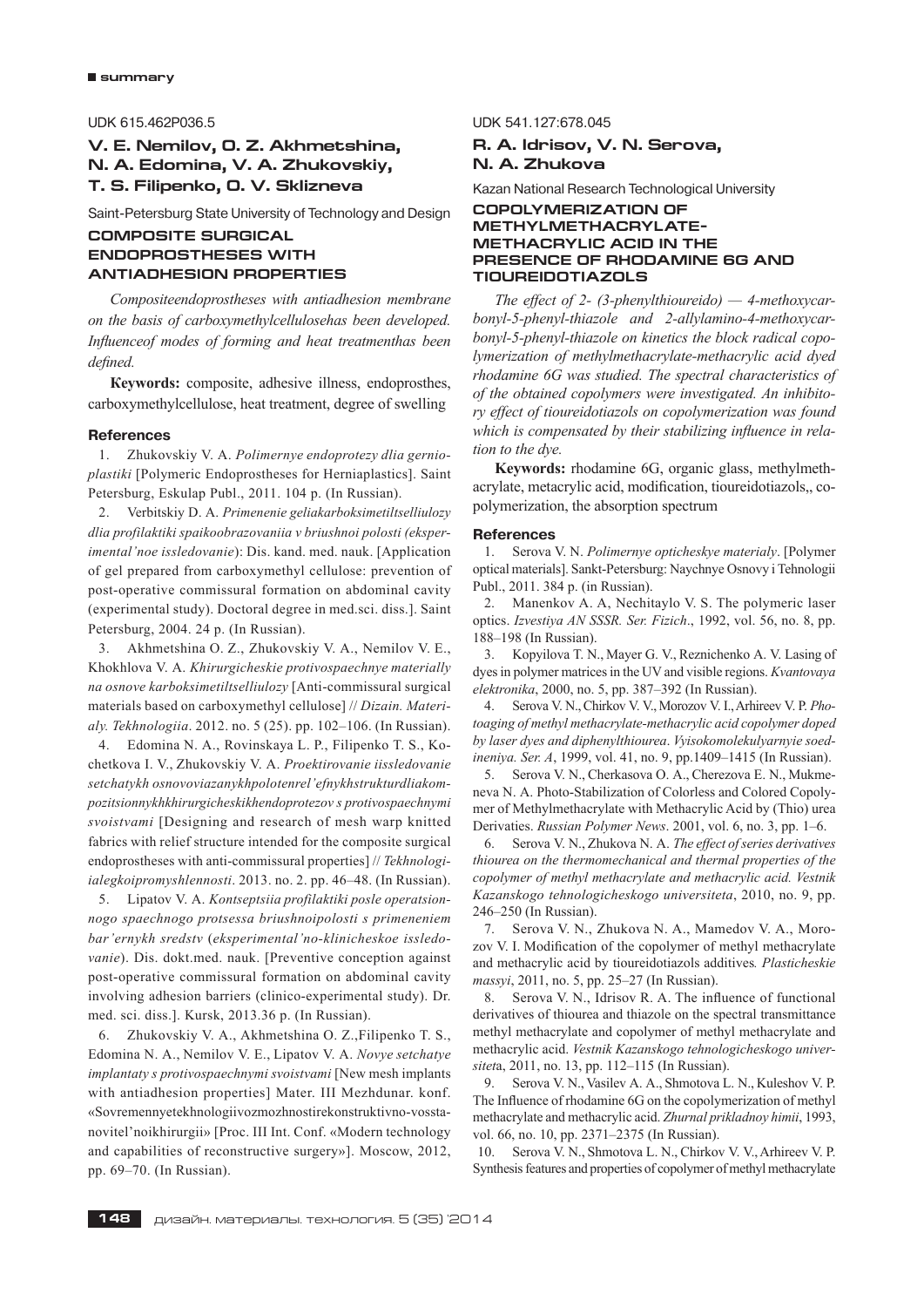and methacrylic acid colored by coumarin 7. *Zhurnal prikladnoy himii*, 1999, vol. 72, no. 8, pp. 1363–1368 (In Russian).

# UDK 667.6

## **N. N. Kazachenko, O. E. Babkin**

Saint-Petersburg State University of Cinema and Television **FUNCTIONAL POLYURETHANE COATINGS OF UV–CURED**

*This article devoted compositions double UV-curing with different ratio of components. Also the influence of silane on* the final properties of coatings and experimental data are *presented.*

Keywords: dual UV-curing, urethane acrylate, modification, organoalkoxysilanes.

#### **References**

1. Kazachenko N. N., Babkin O. E., Babkina L. A., Esenovskii A. G., Proskuriakov S. V. Waterproof coatings on the basis of UV-varnishes dual-cure. *Lakokrasochnye materialy i ikh primenenie*, 2010, no. 12, pp. 24–27 (In Russian).

2. Kazachenko N. N., Babkin O. E., Babkina L. A. Protection against moisture for board. *Sbornik materialov XIII Mezhdunarodnoi nauchno-prakticheskoi konferentsii «Nauka i sovremennost' — 2011»* [Proc. XIII Int. scient.-pract. conf. *«Science and modernity — 2011»*]. Novosibirsk, 2011, pp. 88–93 (In Russian).

3. Sperling L. Vzaimopronikaiushchie polimernye setki i analogichnye materialy [Interpenetrating polymer network and similar materials]. Moscow, Mir Publ., 1984. 327 p. (In Russian).

UDK 677.027.524

# **E. E. Kuznetsova, I. S. Brovkina, V. V. Safonov**

Moscow State University of Design & Technology

# **STUDYING OF TECHNOLOGY OF RECEIVING FILMS ON THE BASIS OF POLYURETHANE POLYMERS FOR THE PIGMENTARY PRESS**

In article the analysis of efficiency of polyurethane water *dispersions application in the pigmentary print is carried out, results of use of the domestic polymers, showing prop*erties film-forming binding are considered, ways of improve*ment of compoundings of pigmentary printing compositions on their basis are investigated.*

**Keywords:** water dispersions, polyurethane, polymeric films, pigmentary press, dry friction

#### **References**

1. Antipova E. A., Korotkova N. P., Lebedev V. S. Modern polyurethane, epoxy, PU-akrilatnye and epoksiakrilatny productions of JSC NPP Makromer binding for industrial LKM. *Economy and statistics*, 2012, no 9. pp. 14–21 (In Russian).

2. Nakhratov V. V. *Razrabotka tekhnologii pechataniia tekstil'nykh materialov s polivinilkhloridnym plenochnym pokrytiem vodnymi pigmentnymi sostavami* Dis….kand. tekhn. nauk [Development of technology of printing of textile materials with a polyvinylchloride film covering water pigmentary structures]. SPb, RGB. Publ., 2006. 160 p. (In Russian).

3. Andreevskaia G. D. *Vysokoprochnye orientirovannye stekloplastiki* [The high-strength focused fibreglasses]. Moscow, Nauka Publ., 1968. 363 p. (In Russian).

4. Razuvaev A. V. *Prakticheskie rekomendatsii po pigmentnoi pechati tekstil'nykh materialov* [Practical recommendations about the pigmentary press of textile materials]. Moscow, Nauka Publ., 2008. 62 p. (In Russian).

UDK 678.645.126:678.046.2

# **D. V. Leonov, T. P. Ustinova, N. L. Levkina, O. M. Sladkov**

Engels Technological Institute (branch) of Saratov State Technical University

# **POLYAMIDE-6, MODIFIED OXIDIZED GRAPHITE: SYNTHESIS, STRUCTURAL FEATURES AND PROPERTIES**

*In this paper, we identifies the parameters of synthesis* and composition of polyamide-6, modified oxidized graph*ite. Study the structural characteristics and properties of the developed materials. The expediency of using the oxidized*  graphite for modification of polyamide matrix, thus enhanc*ing the frictional and thermal properties of the obtained composites based on polyamide-6.*

**Keywords:** Polyamide-6, polymerisation filling, modification, oxidized graphite, physico-mechanical and functional properties

#### **References**

1. Sushchenko N. V., Ustinova T. P., Morozova M. U., Levkina N. L. Investigation of polymerisation filling polyamide-6 on the basis of fiber-dispersed fillers. *Chemitcheskie volokn*a, 2008, no. 3, pp. 80–82 (In Russian).

2. Trofimov M. U., Levkina N. L., Ustinova T. P., Tikhomirova E. I. Study of the influence of potassium polytitanates introduced on stage in the synthesis of polyamide-6, on its structure and properties. *Fundamentalnye issledovanija*, 2013, vol. 5, no. 6, pp. 1098–1101 (In Russian).

3. Yakovlev A. V., Zaboudko S. L., Finaenov A. I., Yakovleva E. V. Thermally expanded graphite: synthesis, properties and application prospects. *Zhurnal pricladnoj chimii*, 2006, vol.79, no. 11, pp.1761–1771 (In Russian).

UDK 541.18.047.6:667.644.99X44.224X21.264

# **G. N. Bespalova, A. N. Larin, T. A. Ageeva, A. K. Morohina,**

# **K. E. Moiseeva**

Ivanovo State University of Chemistry and Technology

# **USING LOCAL PH MONITORING METHOD TO EXPLORE THE PROCESS OF MODIFIED OLIGOMERS ELECTROCOATING**

*Explored the process of water diluting oligomers electocoating using local pH monitoring method. Found that adding modifiers does not change colloid nature of oligomer water solution but affects electrocoating parameters and polymer coating properties.*

**Keywords:** Paint-and-lacquer coatings; electrocoating; modification; pH monitoring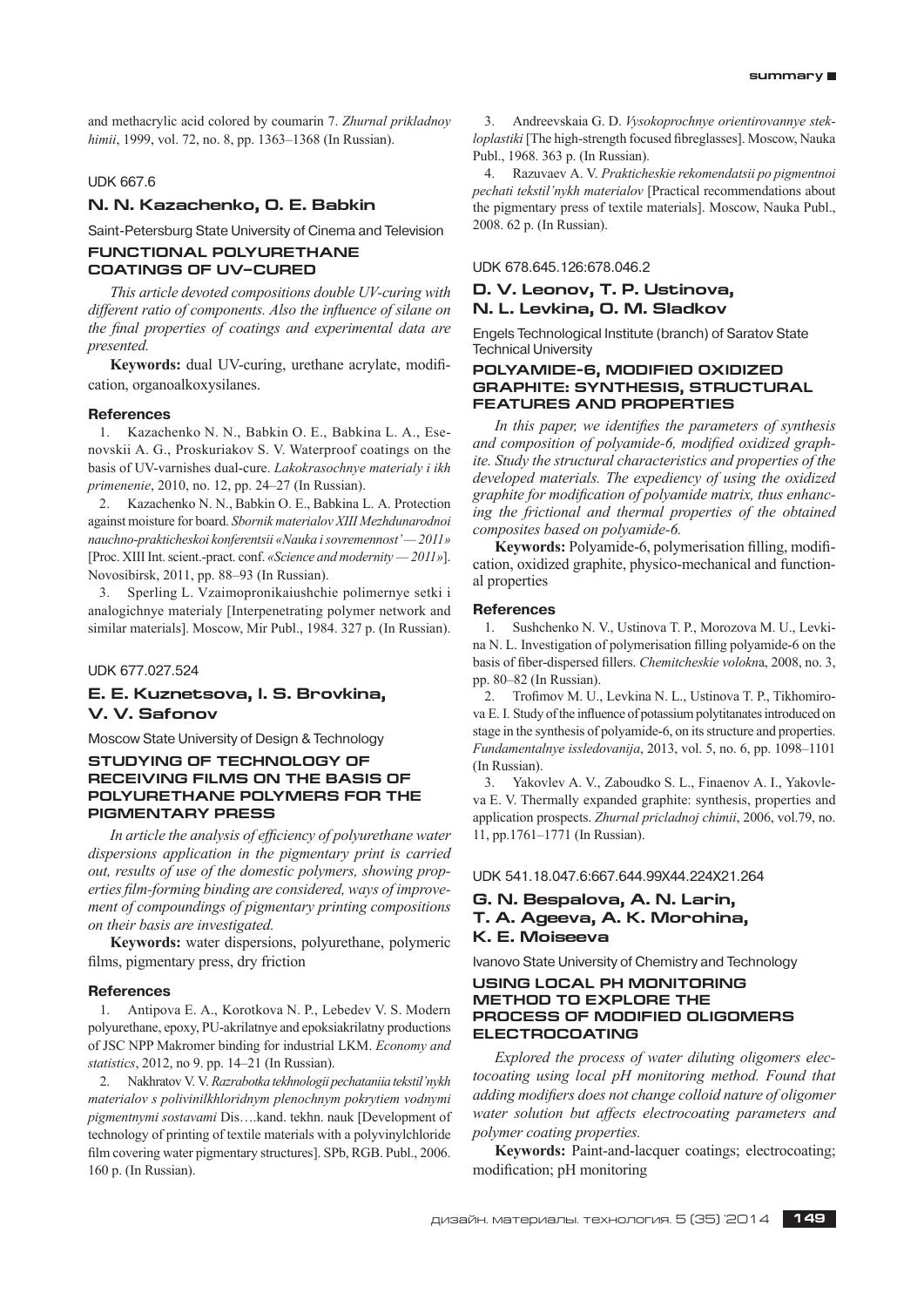#### **References**

1. Bespalova G. N., Larin A. N. *Kolloidno-himicheskoe modificirovanie vodorazbavljaemyh pljonkoobrazovatelej* [Colloid-chemical modification of waterborne film formers] // *Izvestija vuzov. Himija i himicheskaja tehnologija* [Proceedings of the universities. Chemistry and chemical technology]. 2008. vol. 7, pp. 50–52. (In Russian).

2. Fetter K. *Jelektrohimicheskaja kinetika* [Electrochemical kinetics]. Moscaw: Himija [Chemistry], 1967. pp. 767–788. (In Russian).

3. Tagirov A. R., Bespalova G. N., Larin A. N., Ageeva T. A., Lebedenko A. O. *Modifikacija jelektroosazhdjonnyh lakokrasochnyh pokrytij makrogeterociklicheskimi soedinenijami* [Modification of electrodeposited coatings macroheterocyclic compounds] // *Dizain. Materialy. Tekhnologiia* [Design. Materials. Technology]. 2012. vol. 5 (25), pp. 30–33. (In Russian).

4. Bespalova G. N., Larin A. N., Ageeva T. A., Lebedenko A. O., Morohina A. K. *Uglerodnye fullereny i nanotrubki — modifikatory vodorazbavljaemyh kompozicij dlja jelektroosazhdenija* [Carbon nanotubes and fullerenes — modifiers waterborne compositions for electrodeposition] // *Dizain. Materialy. Tekhnologiia* [Design. Materials. Technology]. 2013. vol. 5 (30), pp. 10–13. (In Russian).

*5. Spravochnik himika* [Handbook of chemical]. Leningrad-Moscaw: Goshimizdat, 1962. vol. 1. p. 126. (In Russian).

### UDK 677.027.42

# **O. V. Romankevich, Ya. V. Red'ko**

Kiev National University of Technology and Design

# **ELECTROCONDUCTIVE FIBER MATERIALS, OBTAINING WITH USING OF NANOTECHNOLOGY**

We present a new type of electrically conductive fibrous *materials using dyeing mechanism of geterocoagulation within nanotechnology, in which particles of polyaniline fiber sorption carried out nanosystems. Experimentally determined the influence of the synthesis conditions on the properties of polyaniline nanoparticles obtained conductive fi brous material.*

**Keywords:** polyaniline, nanosystems, nanoparticles, mechanism of geterocoagulation, fiber materials, process of dying

#### **References**

1. Levit R. М. *Elektroprovodiashchie himicheskie volokna*  [Electroconductive chemical fibres]. Мoscow, Himiya Publ., 1986. 200 p. (in Russian).

2. Stejskal J., Gilbert R. G. Polyaniline. Preparation of a conducting polymer. *Pure Appl. Chem*., 2002, vol.74, no. 5, pp. 857−867.

3. Red'ko Ia. V. Polucheniie elektroprovodiashchih svoistv tekstil'nyh materialov v protcesse otdelki. Dis. kand. tehn. nauk [Krichevskiy G. E. Diffusiia I sorbtciia v processah krasheniia I pechataniia [Diffusion and sorption in dying and printing processes]. Мoscow, Legkaya industriya Publ., 1981. 208 p. (in Russian).

4. Self-Organized Morphology in Nanostructured Materials. Ed. K. Al-Shamery and J. Parisi. *Berlin Heidelberg*, 2008. 175 p.

5. Travas-Sejdic J., Soman R., Peng H. Self-assembled polyaniline thin films: Comparison of poly (styrene sulphonate) and oligonucleotide as a polyanion. *Thin Solid Films*, 2006, vol. 497, pp. 96–102.

6. Zontag G., Shtrenge K. Koaguliatsiia I ustoichivost' dispersnyh sistem [Coagulation and stability of dispersion system]. Leningrad, Himiya Publ., 1973. 152 p. (in Russian).

7. Fridrihsberg D. A. Kurs kolloidnoi himii [Course of colloidal Chemistry]. Leningrad, Himiya Publ., 1984. 368 p. (in Russian).

8. Gerasimov Ia. I. Kurs fizicheskoi himii [Course of phisical Chemistry]. Мoscow, Himiya Publ., 1964. 624 p. (in Russian).

9. Li D., JiagY., Wu X. Self-assembly of polyaniline ultrathin films based on doping-induced deposition effect and applications for chemical sensors. *Sens. Actuators*. B., 2000, vol. 66, pp. 125–127. 10. Romankevich O. V., et al. *Sposib otrymannia elektroprovidnogo voloknystogo materialu* [A method of producing conductive fibrous material]. Patent Ukraine, no. a201106310, 2013.

#### UDK 678.01

# **A. A. Sanukova, A. S. Mostovoy, L. G. Panova**

Engels Technological Institute (branch) of Saratov State Technical University

# **FIREPROOF POLYMERMATRIX COMPOSITES BASED ON EPOXY RESIN AND CARBON FIBER**

*Developed epoxy compounds, characterized high complex of physical-mechanical and physical-chemical properties, providing production of plastics with high mechanical properties. The influence of the plasticizers of polyfunctional action on the processes in the pyrolysis and combustion of epoxy polymer and strength properties were proved. Possibility to purposefully regulate the properties of the epoxy polymers and carbon composites, changing their recipe composition, reinforcement schemes were proved.*

Keywords: epoxy oligomers, curing agents, fillers, structure formation, methods of combustibility reduction, properties

#### **References**

1. Mostovoi A. S., Plakunova E. V., Panova L. G. *Razrabotka sostavov i issledovanie svoistv pozharobezopasnykh epoksidnykh kompaundov* [Compositions development and study of flameproof epoxy compositions properties]. *Desing. Materials. Technology*, 2012. no. 5 (25). pp 135–137 (In Russian)

2. Mostovoi A. S., Panova L. G., Sanukova A. A., Plakunova E. V. *Issledovanie protsessov pri pirolize i gorenii modifitsirovannykh epoksidnykh polimerov* [Study of pyrolysis and combustion processes of modified epoxy resins]. *Izvestiia IuFU. Tekhnicheskie nauki*, 2013. no. 8. pp. 17–21 (In Russian)

3. Eselev A. D., Bobylev V. A. *Sostoianie i perspektivy razvitiia proizvodstva epok-sidnykh smol i otverditelei dlia kleev v Rossii*  [Status and prospects of production of epoxy resins and curing agents for adhesives in Russia] // *Klei. Germetiki. Tekhnologi*i, 2006. no. 7. pp. 1–7. (In Russian)

4. Mostovoi A. S., Plakunova E. V., Panova L. G. Development of flame retardant epoxy composites and study of their structure and properties. *Perspective materials*, 2014. no. 1. pp. 37–43.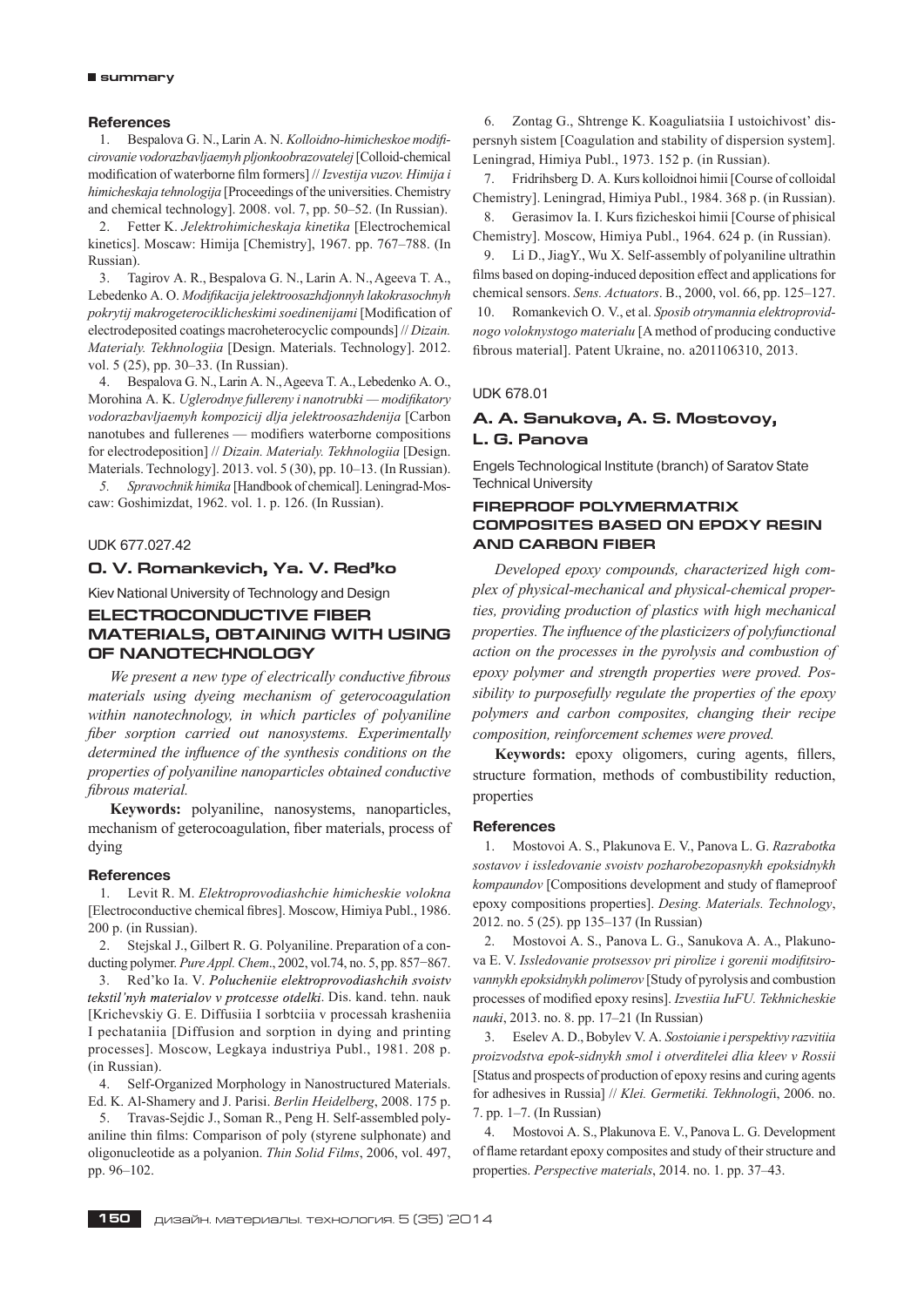UDK 678.5

# **O. E. Babkin, K. V. Solodovnik, V. V. Ilyina**

Saint-Petersburg State University of Film and Television

# **THE PHOTOPOLYMERIZABLE COMPOSITIONS FOR A RAPID PROTOTYPING**

*The article is devoted to the development of innovative materials for 3D prototyping processes (rapid prototyping), in particular — photopolymers for professional 3D printers working on the technology of stereolithography (SLA-process).*

**Keywords:** photopolymerizable composition, rapid prototyping

#### **References**

1. Korzhikov V. A., Vlakh E. G., Temnikova T. B. Polimery v ortopedicheskoi khirurgii i tkanevoi inzhenerii: ot konstruktsionnykh materialov k «umnoi» biofunktsionalizatsii poverkhnosti. *Vysokomolekuliarnye soedineniia*, Seriia A, 2012, T.54, no 8, pp. 1203–1221 (In Russian).

2. Babkin O. E. *3D maketirovanie: tekhnologii, oborudovanie, materially* [3D prototyping: technologies, equipment, materials]. Sant-Petersburg, SPbGUKiT Publ., 2013. 97 p. (In Russian).

3. Evseev A. V. Posloinoe izgotovlenie detalei iz zhidkikh fotopolimerizuiushchikhsia kompozitsii izlucheniem XeCl lazera. *Kvantovaia elektronika*, 1994. T.21, no 5, pp. 495–498. (In Russian).

4. Babkin O. E. *Polimernye pokrytiia UF-otverzhdeniia*  [Polymer coatings for UV curing]. Saint-Petersburg, SPbGUKiT Publ., 2012. 47 p. (In Russian).

UDK 547.468.81

# **A. I. Susanin, A. Yu. Golubikhin, E. S. Sashina**

Saint-Petersburg State University of Technology and Design **THE PROBLEM OF SELECTION OF 'IONIC SOLVENT — PRECIPITANT' SYSTEMS FOR PROCESSES OPTIMIZATION OFPREPARATION BIOPOLYMER-BASED FILM AND NANOCOMPOSITE MATERIALS**

*Ex perimental data showing the strength, structure and mob ility of solvate complexesfor ionic solvents in*  water, monoatomic and polyatomic alcohols. The ob*tained results can be useful in the selection of precipitation bathfor forming of polymer materials from solutions in ionic solvents.*

**Keywords:** ionic liquids, precipitant, biopolymers, electrical conductivity, calorimetry

#### **References**

1. Sashina E. S. Оrdering of the structure of natural polymers as a factor determining their solubility. *Izvestiya vuzov. Technologya legkoy promishlennosti*, 2012, vol. 17, no. 3, pp. 75–79. (in Russian).

2. Swatloski R. P., Spear S. K., Holbrey J. D., Rogers R. D. J. Dissolution of cellulose with ionic liquids. *American Chemical Society*, 2002, vol. 124, no. 18, pp. 4974–4975.

3. Tan S. S. Y., MacFarlane D. R. Ionic liquids in biomass processing, *Topics in Current Chemistry*, 2009, vol. 290, pp. 311–339.

4. da Costa Lopes A. M., João K. G., Rubik D. F., Bogel-Łukasik E., Duarte L. C., Andreaus J., Bogel-Łukasik R. Pre-treatment of lignocellulosic biomass using ionic liquids: wheat straw fractionation, *Bioresource Technology*, 2013, vol. 142, pp. 198–208.

5. Heinze T., Schwikal K., Barthel S. Ionic liquids as reaction medium in cellulose functionalization. *Macromolecular Bioscience*, 2005, vol. 5, pp. 520–525.

6. Conceic¸ao L. J. A., Bogel-Łukasik E., Bogel-Łukasik R. A new outlook on solubility of carbohydrates and sugar alcohols in ionic liquids. *RSC Advances*, 2012, vol. 2, pp. 1846–1855.

7. Zakrzewska M. E., Bogel-Łukasik E., Bogel-Łukasik R. Solubility of carbohydrates in ionic liquids. *Energy and Fuels*, 2010, vol. 24, no. 2, pp. 737–745.

8. Sashina E. S., Novoselov N. P., Kuzmina O. G., Troshenkova S. V. Ionic liquid as new solvents of natural polymer. *Fibre Chemistry*, 2008, T. 40, no. 3, pp. 270–277.

9. Kuzmina O. G., Sashina E. S., Novoselov N. P., Zaborski M. Blends of cellulose and silk fibroin in 1-buthyl-3-methylimidazolium chloride-based solutions. *Fibres and Textiles in Eastern Europe*, 2009, vol. 77, no. 6, pp. 36–39.

10. Sashina E. S., Kashirskii D. A., Zaborski M., Jankowski S., Synthesis and dissolving power of 1-alkyl-3-methylpyridinium-based ionic liquids. *Russian journal of general chemistry*, 2012, vol. 82, no. 12, pp. 1994–1998.

11. Sashina E. S., Novoselov N. P. Effect of structure of ionic liquids on their dissolving power toward natural polymers. *Russian journal of general chemistry*, 2009, vol. 79, no. 6, pp. 885–890.

12. Kuzmina O. G., Jankowski S., Fabianska A., Sashina E. S., Wawro D. Preswelling of cellulose pulp for dissolution in ionic liquid. *Cellulose Chemistry and Technology*, 2014, vol. 48, no. 1–2, pp. 45–51.

13. Sashina E. S., Golubikhin A. Yu. Thermochemistry of mixing imidazole-based ionic liquids with water and organic solvents. *Russian journal of general chemistry*, 2012, vol. 82, no. 10, pp. 1731–1733. 14. Susanin A. I., Golubikchin A. Yu., Sashina E. S. The phase state diagrams of the systems fibroin — ionic liquid — precipitator. *Design. Materials. Technology*, 2013, vol. 30, no. 5, pp. 40–42. (in Russian). 15. Sashina E. S., Golubikchin A. Yu., Susanin A. I. Investigation of ionic liquids for utilization of lignocellulosic biomass.

Izvestiya vuzov. *Technologya legkoy promishlennost*i, 2013, no. 4, pp. 38–40. (in Russian)

16. Sashina E. S., Kashirskii D. A., Jankowski S. PMR study of structural features of Ionic liquids based on 1-alkyl-3-methylpyridinium and mechanism of their interaction with cellulose. *Fibre Chemistry*, 2014, vol. 45, no. 5. pp. 268–273.

UDK 677.077.62

# **M. A. Salyahova, I. Sh. Abdullin, I. P. Karaseva<sup>\*</sup>, E. N. Puhacheva<sup>\*</sup>, V. V. Uvaev**

Kazan National Research Technological University \* Kazan Chemical Research Institute

# **RESEARCH OF PHOTOCATALYTIC ACTIVITY OF THE FILTER-SORBENT MATERIAL**

In this article photocatalytic activity of the filter-sorbent *material is studied. High photocatalytic activity of the filter-sorbent material is shown. The possibility of decontamination of contaminated high-toxic organic compound on the*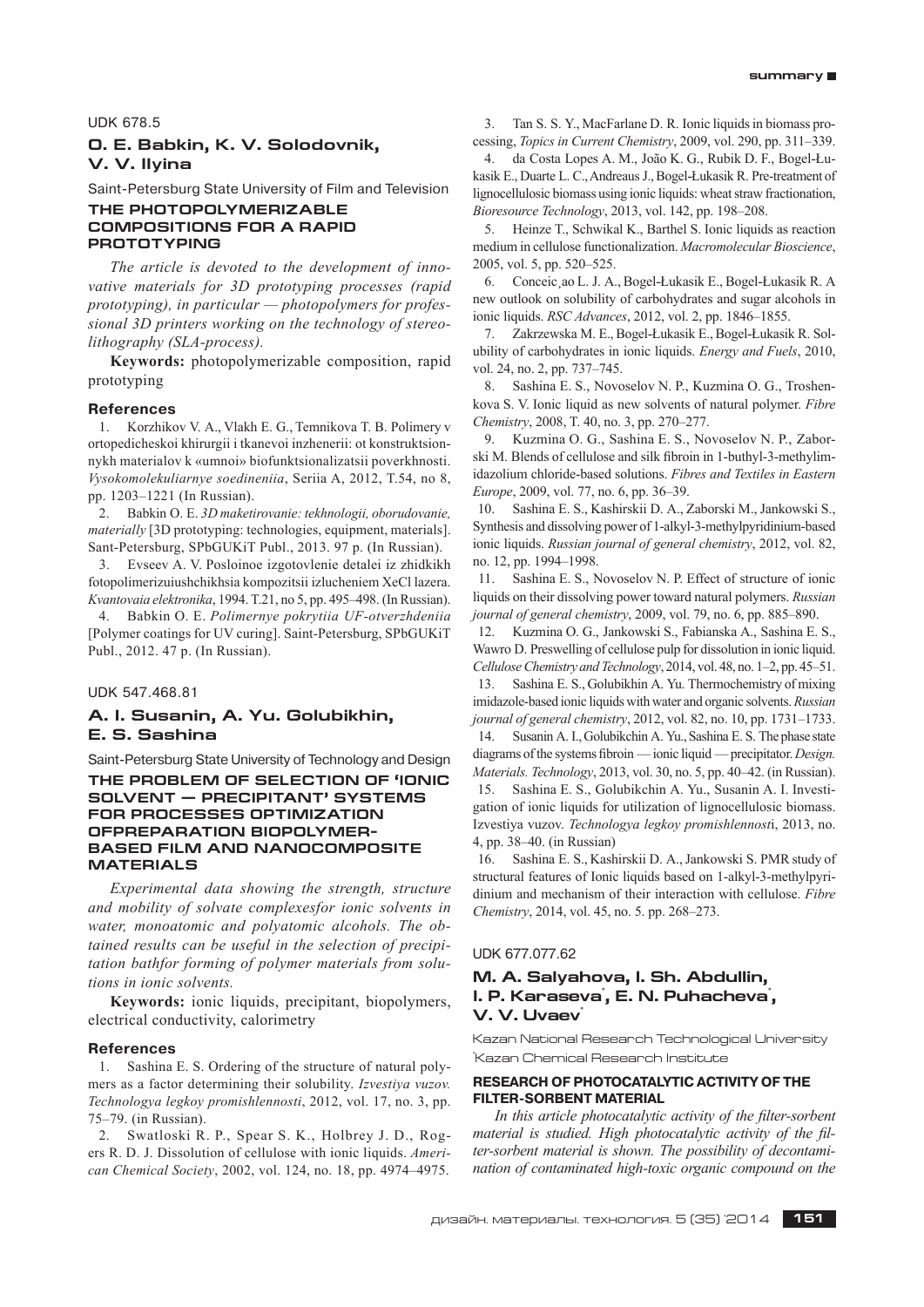#### **summary**

*material, containing a titan-silicate complex wherein UV irradiation without use of special degassing solutions is studied.*

**Keywords:** nano-sized titanium dioxide, photocatalytic activity, decontamination

#### **References**

1. Kozlov D. V., Voroncov A. V. *Razrabotka mnogostupenchatyh fotokataliticheskih reaktorov dlja ochistki vozduha* [Development of multi-photocatalytic reactors for air purification] // *Himija v interesah ustojchivogo razvitija* [Chemistry for Sustainable Development]. 2011. vol. 19, pp. 67–71. (In Russian).

#### UDK 66.087.7

# **À. A. Tantserev, O. V. Ryabova, A. I. Finagenov, I. I. Chudov**

Engels Technological Institute (branch) of Saratov State Technical University

# **INFLUENCE OF THE REGIME AND SOLUTION FOR FORMATION OF COLOUR ON ALUMINUM OXIDE NANO**

A study on the influence of unsteady regime of oxide na*nostructures on aluminum. Established that the presence of cations and duration of the cathodic pulse influence on the formation of nanostructures*

**Keywords:** aluminum, colored oxide nanostructures, non-stationary mode

#### **References**

1. Muller, A., Roy S. Nanoobjects metal oxide: Nanoobjects on the basis of oxides of metals: reactionary ability, construction blocks for polymeric structures and structural variety. *Achievements of chemistry*, 2002. no. 12. pp. 1107–1119. (In Russian).

*2. Anode oxidic coverings on metals and anode protection*. Under the editorship of I. N. Frantsevich, A. N. Pilyankevich, V. A. Lavrenko, A. I. Wolfson. Kiev, Naukova thought, 1985. 280 p.

3. Christmas carol V. V., Schukin G. L. Sviridov V. V., Belanovich A. L. Features of formation of the painted anode films of aluminum at action of current of variable polarity. *The BSSR AN bulletin I, is gray. Chemical. Sciences*, 1983. no. 5. pp. 47–50 (In Russian).

4. Frolova O. V. Influence of a mode of electrochemical processing on properties painted anodno — oxidic films on aluminum alloys. *Messenger of the Saratov state technical university*, 2011. no. 1 (52). pp. 121–126 (In Russian).

5. Bonch-Bruyevich V. L. Kalashnikov S. G. *Physics of semiconductors*. — Moscow, Science, 1977. 672 p.

#### UDK 546.26:621.355.5

#### **N. Y. KUZNETSOVA, A. I. FINAENOV, V. V. KRASNOV, S. L. ZABUD`KOV**

Engels Technological Institute (branch) of Saratov State Technical University

# **RECEIVING COLLOIDAL- GRAPHITE COMPOSITIONS MECHANO-ELECTROCHEMICAL METHODS**

*Experimentally demonstrated by example of graphite-sulfuric acid possibility obtaining colloidal -graphite products*  with high film-forming ability and electrical intercalation *dispersed graphite followed by mechano-anodic treatment*

**Keywords:** colloidal- graphite preparations,the anodic intercalation, mechano-electrochemical processing,properties of carbon films

#### **References**

1. Fialkov A. S. Uglerod. *Mezhsloevyesoedineniia i kompozityna ego osnove*. Moscow, AspektPress, 1997. 718 p. (In Russian).

2. Kol'chenko A. S.,Finaenov A. I., Zabud`kov S. L. *Vliianiefraktsionnogosostavadispersnogografita kA kinetikuobrazovaniia i svoistvafazvnedreniia v sernoikislote*. Izvestiiavuzov, Khimiia i khimicheskaiatekhnologiia, 2011, part 54, no. 9, pp.60–63 (In Russian).

3. Sorokina N. E., Finaenov A. I., Avdeev V. V., Leshin V. S., Sezemin V. A., Krasnov V. V., Krasnov A. V., Kramskoi D. A., Ionov S. G., Nastasin V. A. *Sposobpolucheniiaokislennogografita, ustroistvodlia ego osushchestvleniia i ego variant* [A Method of Producing an Oxidized Graphite, the Device for its Implementation and its Variant]. Patent naizobretenie, no. 2264983, 2005.

4. Finaenov A. I., Krasnov V. V., Iakovlev A. V., Nastasin V. A., Iakovleva E. V., KolessnikovaM.A., Kol'chenko A. S., Gorbunova E. A. *Ustroistvodliapolucheniiatermorasshiriaiushchikhsiasoedineniigrafita i ego variant* [Device for thermally expanding graphite compounds and its variant]. Patent naizobretenie, no. 2412900, 2011.

5. Finaenov A. I., Krasnov V. V., Iakovlev A. V.,Nastasin V. A., Zabud'kov S. L., Iakovleva E. V., Kolesnikova M. A., Smolin A. A. *Sposobpolucheniiakolloidno-grafitovykhsmesei* [A method for producing colloidal graphite mixtures]. — Patent naizobretenie, no. 2378193, 2007.

#### UDK 621.357.53,621.357.74,621.793.3

# **L. A. Rahmetulina, S. M. Zakirova, N. D. Soloveva, G. G. Nechayev, N. E. Popova**

Engels Technological Institute (branch) of Saratov State Technical University

# **SURFACE MODIFICATION OF CARBON MATRIX TO FORM A COPPER COATING**

The influence of surface treatment of carbon material in *solution activation of copper on structure and porosity of the coating. It is established that the application of a chemical process, copper substrate allows producing high quality shiny copper coating having a homogeneous structure of the surface.*

**Keywords:** metallization, carbon material, surface preparation

## **References**

1. Yudina T. F., Yershova T. V., Pyatachkov T. V., Patches A. A. *Himicheskaya PVC plastic metallization* // Galvanotechnics and surface processing, 2005. no. 4. pp. 26–31. (in Russian)

2. Rakhmetulina L. A., Gots I. Yu., Zakirova S. M., *Influence of preliminary processing of a surface of a carbonic fiber on metallization speed in case of chemical copper plating with the subsequent electrochemical deposition on a composite basis* // the Messenger of the Kazan technological university, 2012. no. 15. pp 145–148.

3. Rakhmetulina L. A., Gots I. Yu., Zakirova S. M. *Influence of preliminary processing of a surface of a carbonic fiber on metallization speed in case of chemical copper plating* // High technologies and intellectual systems in nanoengineering: collection of materials of the All-Russian youth conference. — Saratov: JSC Publishing House Nauchnaya Kn, 2012. — pp. 213–217.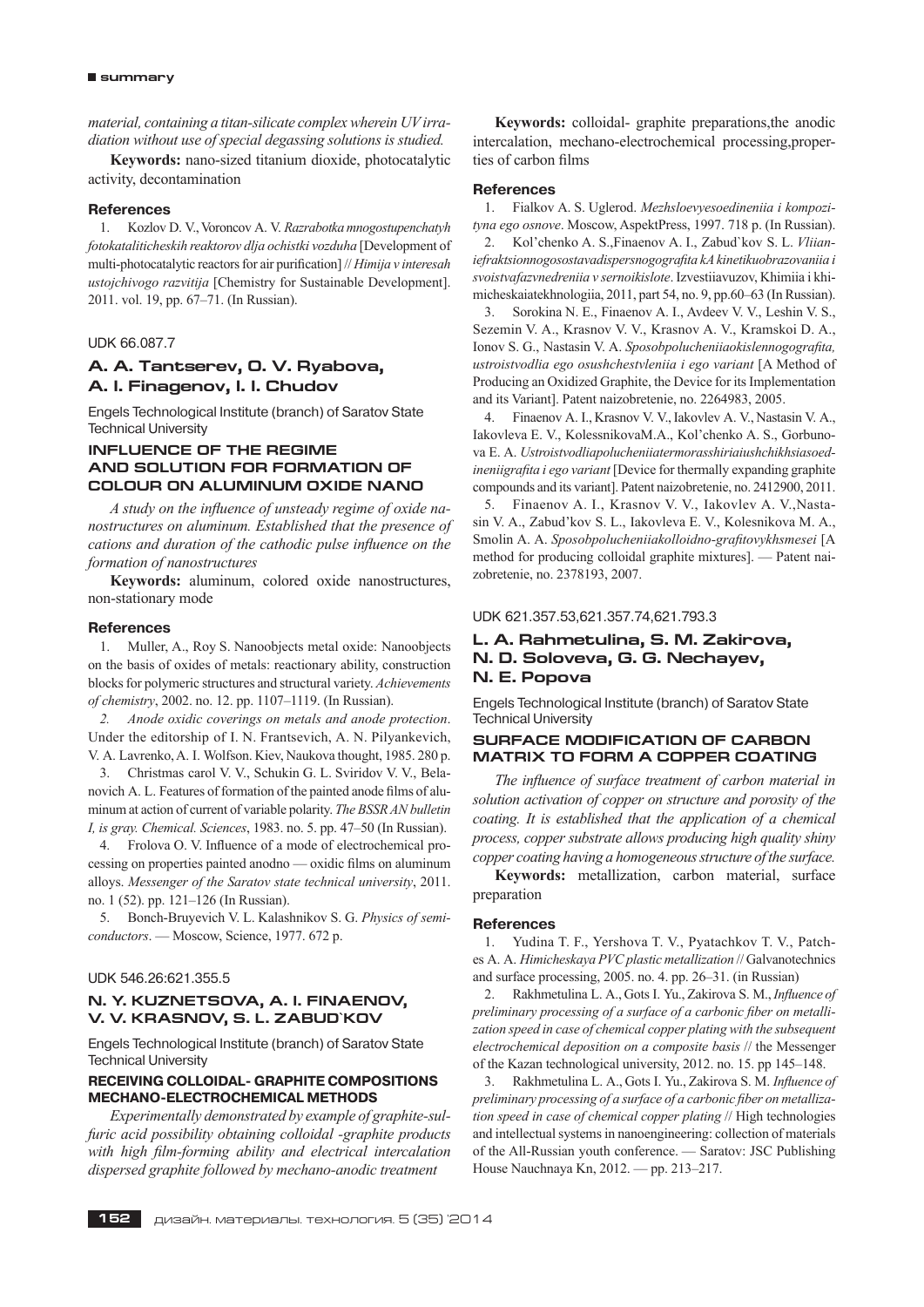# UDK 678.539

# **A. N. Krasnovskii, I. A. Kazakov**

Moscow state technological university «STANKIN»

# **THE DIE ANGULAR VELOCITY DETERMINATION IN PULTRUSION OF A COMPOSITE ANISOTROPIC ROD**

*Obtaining equation for the die angular velocity in pultrusion of a composite anisotropic rod is presented in this paper. Anisotropic pultruded rods can be manufactured using a special technology complex, developed by the authors. The equations of structural mechanics were used, as*  well as specific approach to determine the shear modulus *of the heterogeneous Fiber/Resin System. As result of this,*  equations for fiber orientation angle of a composite aniso*tropic solid rod with a circular cross section and angular velocity of the die were obtained. The results will be applied to die design.*

**Keywords**: pultrusion, composite material, rotating die, anisotropic rod, pit-prop anchor

#### **References**

1. Kerber M. L. *Polymernye kompozitcionnye materiali*  [Polymer composite materials]. SPB, Professia Publ., 2008. 560 p. (In Russian).

2. Krasnovskii A. N., et al. *Technologicheskii kompleks dlya izgotovlenia sloznoarmirovannih izdelii is polymernih komposicionnih materialov* [Technological complex for the manufacture of products from complicatedly reinforced polymer composites]. Patent RUS, no. 122606, 2012.

3. Grigoriev S. N., Krasnovskii A. N., Khaziev A. R. Mechanics of a composite anisotropic solid rod. Plastics, 2012, no 3, pp. 18–25 (In Russian).

4. Grigoriev S. N., Krasnovskii A. N., Kazakov I. A. *The friction force determination of large-sized composite rods in pultrusion*. — Applied Composite Materials, 2013. — 7 p.

5. Krasnovskii A. N., Kazakov I. A. *Determination of the Optimal Speed of Pultrusion for Large-Sized Composite Rods*. — Journal of Encapsulation and Adsorption Sciences, 2012. — 6 p.

6. Krasnovskii A. N., Kazakov I. A. The Die parameters optimization for improving of quality of composite rod in Pultrusion. *Composite material constructions*, 2012, no 4, pp. 16–23 (In Russian).

7. Pisarenko G. S., et al. *Spravochnik po soprotivleniu materialov* [Strength of Materials]. Kiev, High school Publ., 1975. 400 p. (In Russian).

8. Scudra A. M., Bulavs F. Y. *Prochnost armirovannih plastikov* [Strength of reinforced plastics]. Moscow, Himiya Publ., 1982. 216 p. (In Russian).

9. Vasiliev V. V., Morozov E. V. *Mechanics and Analysis of Composite Materials*. Elsevier Science Ltd, Oxford. 2001. 412 p.

10. Grigoriev S. N., Krasnovskii A. N., Kazakov I. A., Kvachev K. V. *An analytic definition of the border polymerization line for axisymmetric composite rods*. — Applied Composite Materials, 2013. — 10 p.

UDK 541.138:538.9

# **M. V. Medvedeva, S. L. Zabud'kov, A. I. Finaenov**

Engels Technological Institute (branch) of Saratov State Technical University

# **ELECTROLYSIS NITRIC ACID SPENT SOLUTIONS FOR THE ANODIC PRODUCING CARBON NANOSTRUCTURES AND CATHODIC RECOVERY OF COPPER**

*Shown to be applicable nitrate-containing spent solutions etching for the anodic synthesis of graphite intercalation compounds with lower temperature thermal expansion. Investigated cathodic process in these electrolytes in order to create complex technology of reception of oxidized graphite and simultaneous metal extraction.*

**Keywords:** thermally expanded graphite, intumescent compound graphite intercalation compounds of graphite, anodic nanostructuring of graphite

# **References**

1. Medvedeva M. V., Zabud'kov S. L., Mokrousov A. A., Finaenoi A. I. *Elektrokhimicheskii sintez termorasshiriaiushchikhsia soedinenii grafita v otrabotannykh azotnokislykh rastvorakh travleniia* [Electrochemical synthesis of thermally expanding graphite compounds in the waste nitric acid solutions of etching]// Izvestiia VUZov. Seriia «Khimiia i khimicheskaia tekhnologiia». 2013. V.56. no 5. Pp. 115–118 (In Russia).

*2. Spravochnik po elektrokhimi*i [Handbook of electrochemistry.]. Pod red. A. M. Sukhotina. — Khimiia Publ., 1981. 488 p (In Russia).

#### UDK 544.52

# **A. V. Zhdanova, O. E. Babkin**

Saint-Petersburg State University of Cinema and Television

# **THE PHOTOPOLYMERIZABLE COMPOSITION FOR RELIEF-PHASE DIFFRACTIVE OPTICAL ELEMENTS**

*This paper presents the results of a study of photopolymerizable compositions for making replicas of diffractive optical elements. Also provides comparison of compositions based on polyester acrylates with photopolymer ОКМ-2, used in the production.*

**Keywords:** photopolymerizable composition, oligomers, diffractive optical elements, UV-curing, holographic diffraction grating

#### **References**

1. Bobrov S. T., Ljahoveckaja T. A., Petrashova O. N., Safronov V. M., Turkevich Ju. G. *Metodika i rezul'taty issledovanij polimernyh replik difrakcionnyh opticheskih jelementov* [The methodology and results of the studies of polymer replicas of diffractive optical elements] // *Komp'juternaja optika* [Computer optics]. 1991. vol. 9, pp. 93–97. (In Russian).

2. Babkin O. E. *Polimernye pokrytija UF-otverzhdenija* [Polymer coatings for UV curing]. Saint-Petersburg, SPbGUKiT Publ., 2012. 47 p. (In Russian).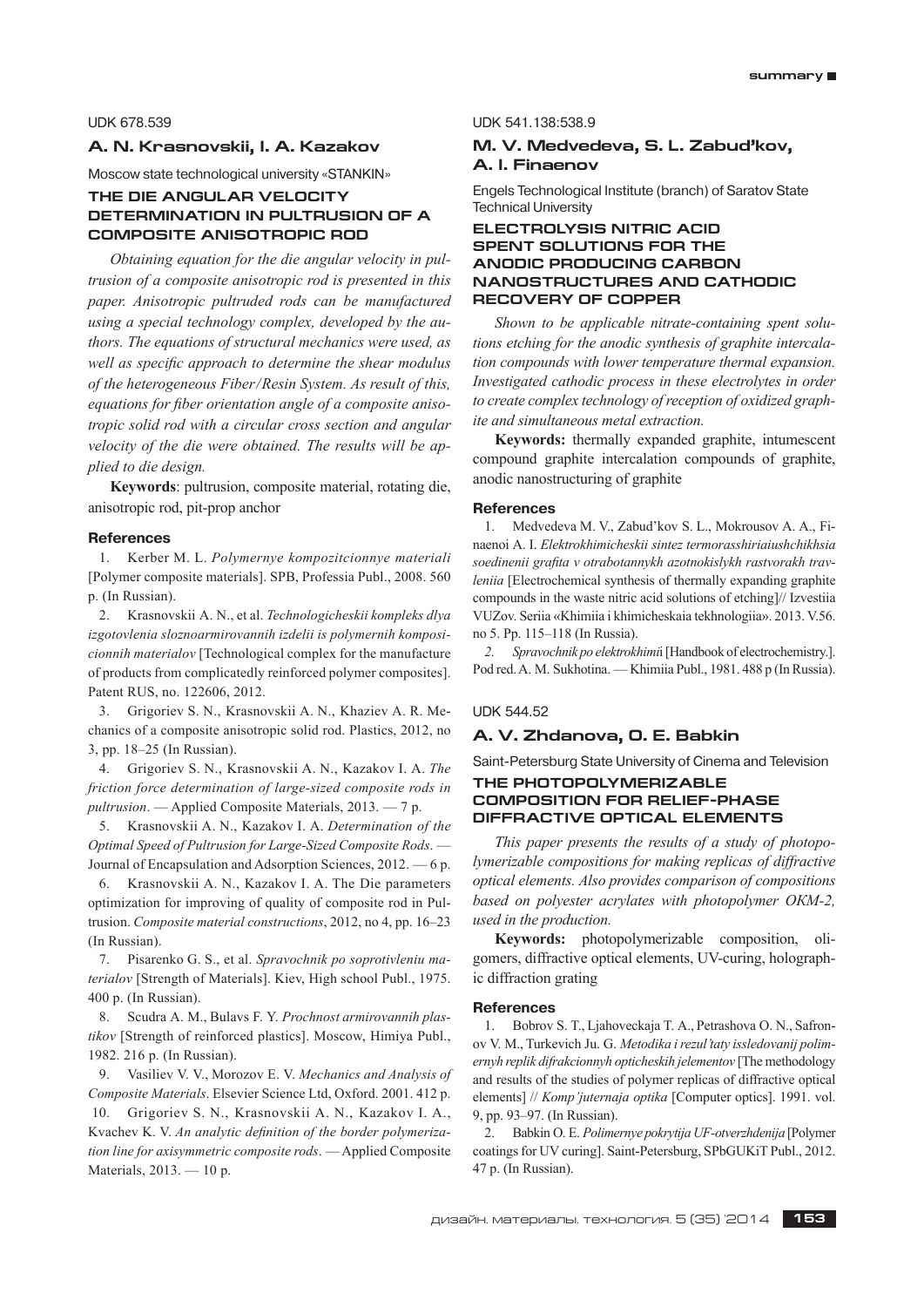UDK 544.723.2

# **I. O. Tcybuk, A. A. Lysenko, E. I. Turkin**

Saint-Petersburg State University of Technology and Design

## **DYE ADSORPTION ON THE PARTICLES OF THE PHOTOCATALYST TITANIUM DIOXIDE**

*The article describes some aspects of the adsorption of various dyes on the surface of the photocatalyst particles of*  titanium dioxide. Was shownthe influenceon the dye adsorp*tion amount of time and solution pH.*

**Keywords:** titanium dioxide adsorption dyes photocatalysis

#### **References**

1. Tyutyunova F. I. *Gidrogeohimija tehnogeneza* [Hydrogeochemistrytechnogenesis]. Moscow: Nauka, 1987. — 335 p. (in Russian).

2. Akhmadeev V. V. *Primenenie metoda UF — obluchenija dlja obezzarazhivanija stochnyh vod* [Application of UV radiation for disinfection of wastewater]. Water and ecology. — 2000. — №. 2 — S. 33–42. (in Russian).

3. GolitsynA.N. *Osnovypromyshlennojjekologii: Uchebnikdljanach. prof. obrazovanija Fundamentals of Industrial Ecology*  [Textbook for the beginning of professional Education]. Moscow: Academy. — 2004. (in Russian).

4. Shiyan L. N. Himijavody. *Vodopodgotovka: Uchebnoe posobie* [Water chemistry. Water treatment].Tomsk. Publishing House of TPU, 2004.–72 p. (in Russian).

5. Savin E. N. *Photocatalytic waterand air purification methods*  [Fotokataliticheskie metody ochistki vodyi vozduha]. Sorov Educational Journal. Moscow, 2000 — Volume 6, № 11, p. 52–56. (in Russian)

6. Lysenko A. A. *Optovolokonnyjtekstil'* [Fiber Textiles]. Chemical fibers.  $-2008 -$  Vol.  $4 -$  pp 14–18 (in Russian)

7. Tcybuk I. O., Lysenko A. A., S. Broshier C., Perushon L. *Ispol'zovanie svetodiodov dlja fotokataliticheskojo chistkivozduha*  [The use of LEDs for photocatalytic air purification]. SPGUTD. — 2012. — № 4. Series 1 — S. 13–15. (in Russian)

8. Dubinin M. M. *Adsorbcija I poristost'* [Adsorption and porosity]. Moscow: Science, 1976 — S. 89. (in Russian).

9. Polunin K. E. [Study of adsorption layers of stilbenes on TiO2]. *Sorption and chromatographic processes*. — 2008 — T. 8. — №. 6 — S. 624–643. (in Russian).

10. Parfitt G. D. Progress in Surface Membrane ScienceNP London. 1976. V. 11. P. 181.

# UDK 677.017: 66.040.24

# **E. P. Shirshova, D. A. Mikxailova, M. P. Vasiliev**

Saint-Petersburg State University of Technology and Design **STRUCTURE AND PROPERTIES OF HEAT-TREATED POLYOXADIAZOLE** 

# **FIBERS**

*The analysis of the mechanical properties of heat-treat*ed fiber Arselon C. Proved, that in the process of addition*al heat treatment at temperatures 420–465 °С, probably happen acid thermolysis that deplete the polymer structure, together with the process of formation of intermolecular interactions on the radical mechanism that reduces elastici-* *ty. The data obtained allow us to estimate the temperature range for thermal processing in the production process.*

**Keywords:** polyoksadiazol, heat treatment, mechanical properties, breaking load, coefficient of elasticity, creep

#### **References**

1. Perepelkin K. E., Pakshver E. A., Andreeva I. V., Malan'ina O. B., Makarova R. A., Oprits Z. G. *Termicheskie charakteristiki vusokoprochnuch i termostoykich aromaticheskich nitey* [Thermal characteristics of high-strength and thermostable aromatic fibres] Fibre Chemistry. 2005, # 5, pp. 27–32

*2. Termostoikaya nit' Arselo*n — [Arselon withstanding fiber] — 2014. Available at: http://www.arselon.by/rus/produc/termnit (accessed 10 April 2014)

3. Perepelkin K. E. *Samoproizvol'noe (spontannoe) orientirovanie i udlinenie chimicheskich volokon* [Spontaneous (spontaneous) orientation and lengthening of chemical fibers Overview information. Series «Industry chemical fibers»]. Moscow: NIITEChIM, 1980. — 56p. (In Rossian)

4. Perepelkin K. E. *Chimicheskie volokna: razvitie proizvodstva, metodu polucheniya,svoistva, perspektivu* [Chemical fibers: production development, production methods, properties, prospects] Monograph. Saint-Peterburg: RIO SPGUTD, 2008. — 354 p. (In Russian)

5. Vasiliev M. P. Antonova M. J. Shrshova E. P. *Issledovanie vliyaniya usloviy termoobrabotki na mechanicheskie svoistva niti arselon* [Research of influence of conditions of heat treatment on the mechanical properties of threads arselon] Design. Materials. Technology. — 2013. #5 (30). — pp. 34–36. (In Russian)

#### UDK 66.047.77:66.022.387

# **E. P. Shirshova, M. P. Vasiliev, A. A. Lysenko, O. V. Astashkina**

Saint-Petersburg State University of Technology and Design

# **MODIFIED POLYOXSADIAZOLE FIBERS OF REDUCED FLAMMABILITY**

*The article describes the background selection additives flame retardants for heat-resistant polymers, in particular* to modify polyoxadiazole fibers. Shown that supplementa*tion does not reduce the physical and mechanical properties, heat resistance, and can improve the oxygen index of the materials received.*

Keywords: heat-resistant fiber, polyoxsadiazole, flame retardants, oxygen index, phthalocyanine

## **References**

1. Konkin A. A., Kydryavtsev G. I., Shchetinin A. M. *Termo-zharoprochnye i negorjuchie volokna* [Thermo-resistant and non-combustible fibers, Ed. by A. A. Konkin]. Moscow, Chimia Publ., 1978. — pp. 7–216 (In Russian)

2. Perepelkin K. E., Pakshver E. A., Andreeva I. V., Malan'ina O. B., Makarova R. A., Oprits Z. G. *Termostojkie harakterestiki vysokoprochnyh i termostojkih aromaticheskih nitej* [Thermal characteristics of high-strength and thermostable aromatic fibres]. Fibre Chemistry. 2005, # 5, pp. 27–31

3. Perepelkin K. E., Malan'ina O. B., Pakshver E. A., Makarova R. A. *Sravnitel'naya ocenka termicheskih harakteristik aromaticheskih nitej (polioksazol'nyh, poliimidnyh i poliaramidnyh)* [Comparative estimation of aromatic yarns thermal characteristics (polyoxazole, polyimide and polyaramide)]. Chemical fiber. 2004, #5, pp. 45–48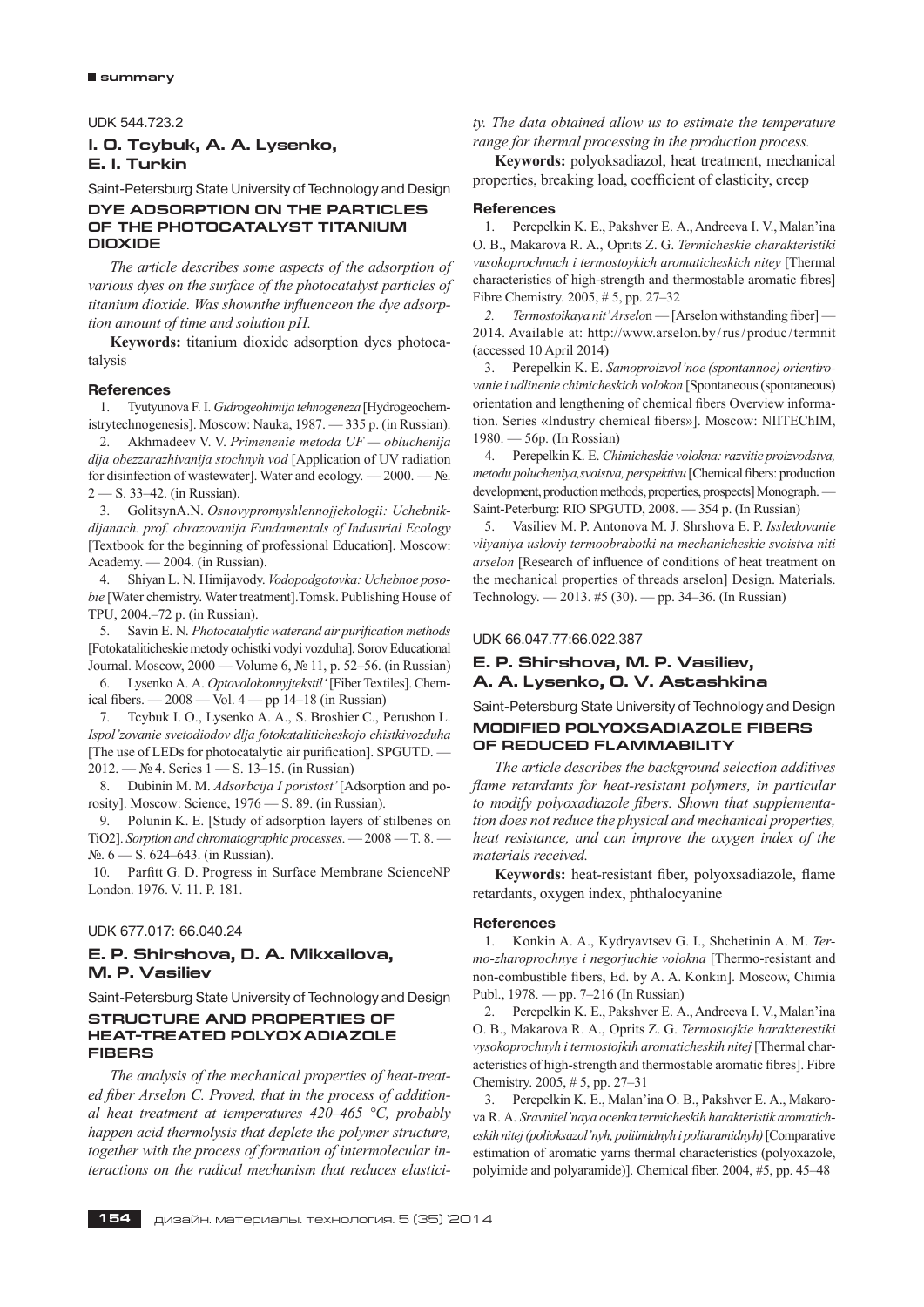4. Aseeva R. M., Zaikov G. E. *Snizhenie gorjuchesti polimernyh materialov* [The reduction of combustibility of polymer materials]. Moscow: Znanie, 1981. — 61p.

5. Berlin Al. Al. *Gorenie polimerov i polimery ponizhennoj gorjuchesti* [Combustion of polymers and polymers materials of reduced combustibility] Soros Educational Journal. 1996, #9. pp. 57–63

6. Mikhailin Y. A. *Teplo-, termo- i ognestojkost' polimernyh materialov* [Heat-, thermoresistant and fireproof polymer materials]. Moscow: Scientific bases and technologi, 2011. 416p.

7. *Antipireny* — [Flame retardants]. Available at: http://plastichelper.ru/syre/prochee-syre/106? start=1 (accessed 10 April 2014)

8. E. P. Shirshova, V. N. Dokuchaev, O. N. Mamaeva, A. A. *Lysenko Polioksadiazol'nye volokna, okrashennje v masse* [Polioksadiazol fibres dyed fibres in the mass] Design. Materials. Technology. — 2012. #5 (25). — pp. 151–156. (In Russian)

9. *Termostoykaya nit' Arselon* — [Arselon withstanding fiber]. Available at: http://www.arselon.by/rus/produc/termnit (accessed 10 April 2014)

UDK 678.6: 621.763 + 620.168

# A. I. Burya<sup>1</sup>, O. A. Naberezhnaya<sup>1</sup>, **A. M. Shchetinin2**

1 Dneprodzerzhynsk State Technology University 2 «LIRSOT», Russia

# **DEVELOPMENT AND INVESTIGATION OF ORGANOPLASTICS BASED PHENYLON C-1 FIBER-REINFORCED T-SULFONE**

*The physico-mechanical, tribological and thermomechanical properties of aromatic polyamide phenylone C-1 fiber-reinforced T-sulfone. The optimum fiber content for the introduction of new materials in industrial production.*

**Keywords:** organoplastics organic fiber, aromatic polyamide, glassy, rubbery, viscous-fluid state

#### **References**

1. Perepelkin K. E. *Khimicheskie volokna: Razvitie proizvodstva, metody polucheniia, svoistva, perspektivy: monografii*a/K. E. Perepelkin. — SPb: RIOSPGUTD — 2008. — 354s. (In Russian).

2. Perepelkin K. E. *Struktura i svoistva volokon*. — Moscow, Khimiia Publ., 1985–208s. (In Russian).

3. Teitel'baum B. Ia. *Ustanovka dlia avtomaticheskoi registratsii termomekhanicheskikh (penetratsionnykh) krivykh polimerov*. — Kazan: KKhTI, 1964–333 s. (In Russian).

4. Kragel'skii I. V. *Trenie i izno*s — Moscow: Mashinostroenie Publ., 1968–480s. (In Russian).

*5. Metodika raschetnoi otsenki iznosostoikosti poverkhnostei treniia detalei mashin*. — Moscow, Standartov Publ., 1979–100s. (In Russian).

6. Trofimovich N. N., Prikhod'ko O. G., Fomichev I. A. *Mashina dlia izucheniia svoistv polimernykh materialov* // Mashinostroitel', 1970. № 3, S. 43–44. (In Russian).

7. Buria A. I., Fomichev I. A., Davydov A. P. *Primenenie fenilona, armirovannogo poliamidnymi uglerodnymi voloknami v uzlakh sukhogo treniia* // Respubl. mezhved. nauch.-tekhn.sb.: «Voprosy khimii i khimicheskoi tekhnologii», Khar'kov, Vishcha shkola Publ., Vyp.50, 1978. S. 113–116. (In Russian).

8. Karginn V. A. Slonimskii G. L. *Kratkie ocherki po fiziko-khimii polimerov*. Khimiia Publ., 1967–232s. (In Russian).

9. Gul' V. E., Kuznetsov V. N. *Struktura i mekhanicheskie svoistva polimerov*. Moscow, Vysshaia shkola Publ., 1972–320s. (In Russian).

10. Vinogradov G. V. *Mekhanicheskie (reologicheskie) svoistva polimerov v vysokotekuchikh sostoianiiakh* // Iz kn. Tager A. A. Fiziko-khimiia polimerov. Izd. vtoroe. Moscow, Khimiia Publ. 1968–536 s. (In Russian).

#### UDK 541.64

# **A. A. Burinskaia, A. V. Polianskii**

Saint-Petersburg State University of Technology and Design **RECEIVING OF SILVER NANOPARTICLES ON POLYMERIC MATERIALS FOR MEDICAL APPOINTMENT**

*The method of reduction of ions of silver was applied to receive nanoparticles of silver on a surface of polymeric materials and in water solution from silver nitrate with use of glucose, sucrose and sodium citrate. Using the method of dynamic light scattering and scanning electronic microscopy the sizes and distribution of the received particles of silver in solution and on a surface of polymeric materials are established.*

**Keywords:** nanoparticles, silver, silver nitrate, reduction

## **References**

1. Gastenina L. V., Lapshin E. V. State and prospects of development of nanotechnology in Russia. *Trudy mezhdunarodnogo simpoziuma «Nadezhnost'i kachestvo»*, 2008, vol.1, pp. 38–42 (In Russian).

2. Burinskaia A. A., Izmerova E. P., Basok M. O., Chekreneva G. M. Receiving nanoparticles of silver on a cellulose material. *Design. Materials. Technology*, 2013, no 45, pp. 21–25 (In Russian).

3. Balliuzek F. V., Kurkaev A. S., Skvirskii V. Ia. *Lechebnoe serebro i meditsinskie nanotekhnologii* [Medical silver and medical nanotechnologies]. — Saint-Petersburg, 2006. 96 p. (In Russian).

4. Krylova T. G., Sukhanova M. M., Komarova T. Ia., Rozhdestvenskii M. E., Plotnikov N. V. Actual problems and zones of increase in production of domestic products of medical appointment. *Vestnik ROSZDRAVNADZORA*, 2010, no 3, pp. 48–54 (In Russian).

5. Krichevskii G. E. *Nano-, Bio-, khimicheskie tekhnologii volokon i tekstilia* [The nano-, Bio-, chemical technologies of fibers and textiles]. — Moscow, 2011. 528 p. (In Russian).

6. Moustafa M. G. Fouda. Antibacterial Modification of Textiles Using Nanotechnology. *A Search for Antibacterial Agents*, 2012, pp. 47–72.

7. Krutiakov Iu. A., Kudrinskii A. A., Olenin A. Iu., Lisichkin G. V. Synthesis and properties of nanoparticles of silver: achievements and prospects. *Uspekhi khimii*, 2008, no77 (3), pp. 242–269 (In Russian).

#### UDK 621.3.035.221.45 + 658.512

# **S. V. Burinskii, N. A. Sharashova, P. Yu. Salnikova, V. A. Lysenko**

Saint-Petersburg State University of Technology and Design **CARBON-CARBON PRECURSORS FOR** 

# **GAS DIFFUSION LAYER PRODUCTION**

*Dependence of carbonized and graphitized rayon fibers* length, as well as the of PVA binder fibers length on the car*bon paper properties with an initial surface density of 120 g/m*<sup>2</sup>  *after hardening curable phenol-formaldehyde resin, carbonization and graphitization by transformation into carbon-carbon precursor for gas diffusion layers production is investigated.*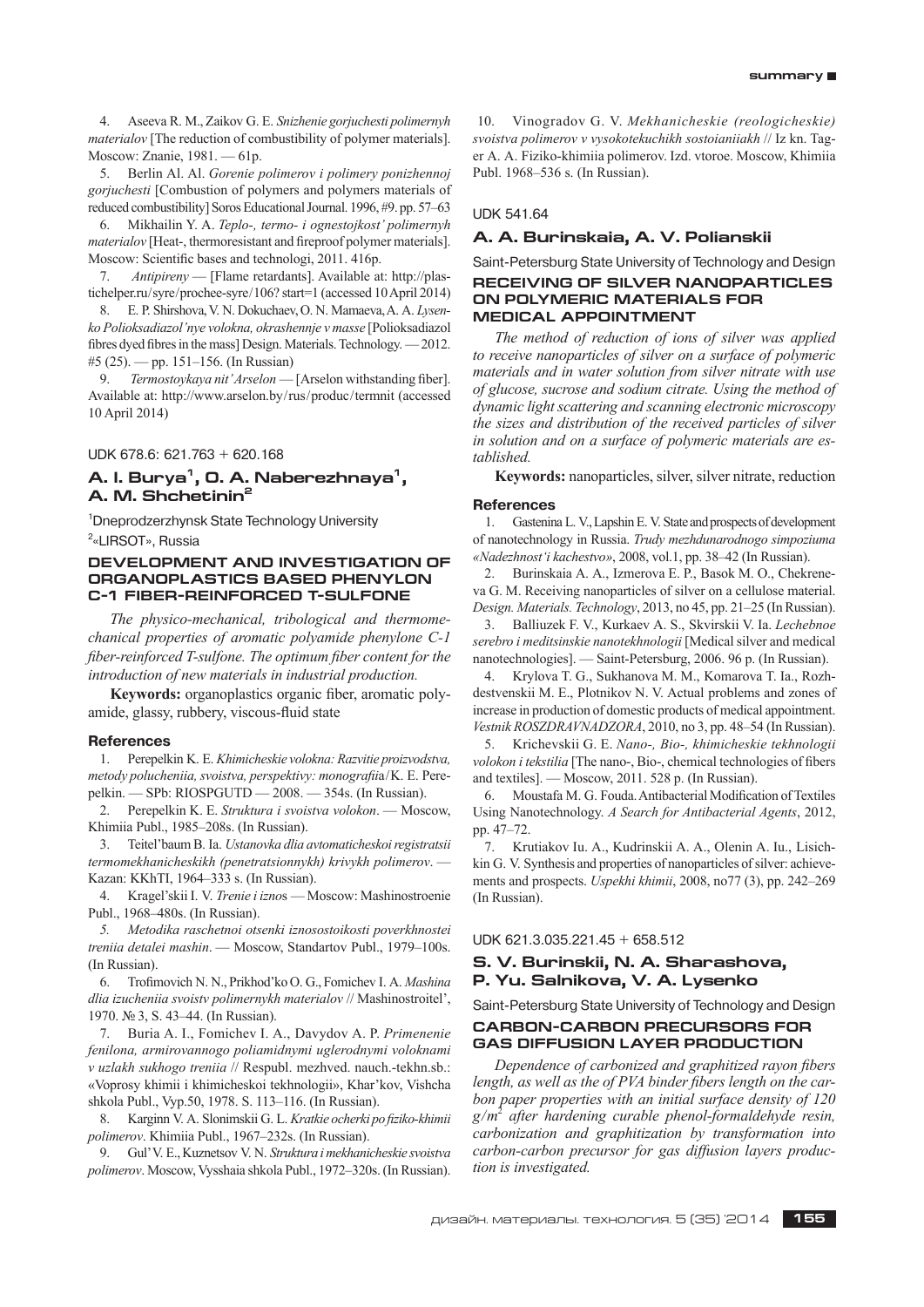**Keywords:** carbon paper, carbonized and graphitized fibers, PVA fibers, phenol-formaldehyde precondensate, surface density, толщина, volume resistivity

#### **References**

1. Burinski S. V., Lysenko V. A., Salnikova P. Yu. *Jelektroprovodjashhie bumagi iz uglerodnyh volokon* [Electrically conductive carbon fiber paper] // *Dizain. Materialy. Tekhnologiia*  [Design. Materials. Technology]. 2013. vol. 5 (30), pp. 26–30. (In Russian).

2. Sharashova N. A. *Poluchenie uglerodnyh bumag i izuchenie ih svojstv* [Preparation of the carbon papers and the study of their properties] // Kompozicionnye i nanostrukturnye materialy. Materialy Mezhdunarodnoj nauchnoj konferencii i X Vserossijskoj olimpiady molodyh uchenyh [Composite and nanostructured materials. Proc. Int. Scientific Conference and 10th Russian competition of young scientists]. 11–14 May 2014, pp. 50 (In Russian).

3. Pat. RU 2019616. A method of manufacturing an electrically conductive carbon fiber paper. E. I. Vasil'eva, N. A. Vasil'eva, R. M. Levit, T. S. Timoshuk. Pub. 1994.09.15.

UDK 621.3.035.221.45

# **S. V. Burinskii, V. A. Lysenko, P. Yu. Salnikova**

Saint-Petersburg State University of Technology and Design **HYDROPHOBIZED CARBON-CARBON PRECURSORS FOR FUEL CELLS GAS DIFFUSION LAYERS**

*The properties of carbon-carbon composites with a*  carbon paper filler based on rayon fibers after carboniza*tion, graphitization and hydrophobization are investigated. It is shown that obtained composites are not inferior to foreign analogues and can be used as fuel cell gas diffusion electrodes for hydrogen energy.*

**Keywords:** fuel cell, gas diffusion layers, carbon-carbon composite, graphitization, hydrophobisation, porosity, electrical resistivity, contact angle, air permeability

#### **References**

1. Mikhailov A., Saydanov V., Landgraf I. *Jenergeticheskie ustanovki na baze toplivnyh jelementov* [Power plants based on fuel cells] // Novosti jelektrotehniki [News in Electrical Engineering], 2008, no. 6 (48) (In Russian).

2. Avakov V. B., Zinin V. I. *Podvodnym lodkam XXI veka sovershennye jenergoustanovki* [The perfect power plant for submarines of the XXI century] // *Voennyj parad* [Military Parade], 1998, no. 5, pp. 26–28 (In Russian).

3. Burinskii S. V., Lysenko V. A., Salnikova P. Yu. *Jelektroprovodjashhie bumagi iz uglerodnyh volokon* [Electrically conductive carbon fiber paper] // *Dizain. Materialy. Tekhnologiia* [Design. Materials. Technology], 2013, no. 5, pp. 26–30 (In Russian).

4. Lyklema J., Rovillard S., De Coninck J. The Properties of the Stagnant Layer Unraveled // Langmuir, 1998, vol.14, no. 20, pp.5659–5663.

5. Summ B. D. *Gisterezis smachivanija* [Wetting hysteresis] // *Sorosovskij obrazovatel'nyj zhurnal* [Soros Educational Journal], 1999, no. 7, pp. 98–102 (In Russian).

*6. Laboratornye raboty i zadachi po kolloidnoj himii* [Laboratory work and tasks on Colloid Chemistry]/ed. by Yu. G. Frolov, A. S. Grodskii. Moscow, *Himija* [Chemistry], 1986, pp. 216 (In Russian).

7. Korolev D. V., Naumov V. N. *Opredelenie kraevogo ugla smachivanija po analizu binarnogo izobrazhenija proekcii kapli*  [Determination of the contact angle on the analysis of binary image projection drops] // Int. conference *Matematicheskie metody v tehnike i tehnologijah — MMTT-19* [Mathematical Methods in Engineering and Technology — MMTT-19]: proc. Voronezh, p. 4 (In Russian).

8. Lysenko V. A. *Gazodiffuzionnye podlozhki toplivnyh jelementov. Promyshlennyj vypusk* [Gas diffusion substrates of fuel cells. Industrial production] // *Dizain. Materialy. Tekhnologiia* [Design. Materials. Technology], 2008, no. 3 (6), pp. 42–48 (In Russian).

UDK 735.29. (32)

# **N. S. Lukicheva, A. Ju. Kuznetsov, D. A. Zhiteneva, N. V. Nizhelskaya, A. A. Lysenko**

Saint-Petersburg State University of Technology and Design

# **SORPTION-ACTIVE MATERIALS FOR OIL PRODUCTS FROM WATER SURFACE REMOVING**

*The paper discusses methods of obtaining sorption-active composites for the removal of oil and oil products, the properties of composite sorbents, absorption of oil from the*  water surface and the water-repellent impregnation influ*ence on the sorption of oil.*

**Keywords:** oil removal, thermally expanded graphite intercalated graphite, porous sorbent

#### **References**

1. Minakov V. V., Krivenko S. M., Nikitina T. O. *Ekologiya i promyshlennost' Rossii* [Ecology and Industry of Russia]. 2002. Mai. S.7–9.

2. Arens V. J., Saushin A. Z., Gridin O. M., Gridin A. O. *Ochistka okrujayuschei sredy ot uglevodorodnyh zagryaznenii* [Purification environmental contaminants from hydrocarbon]. M., RAEN, Interbuk, 1999.

3. Vladimirov A. M. *Ohrana okrujayuschei sredy* [Environmental protection]. Gidromstioizdat. 1991. 224s

4. Texier-Mandoki N., Dentzer J., Piquero T. e. a. Carbon, 2001, v. 42, p. 2744–2747

5. Ch. Pul, F. *Ouens. Nanotehnologii* [Nanotechnology]. Per. s angl. Seriya «Mir materialov i tehnologii». Moskva: Tehnosfera, 2004. — 328 s

6. Korolev, N. G., Mashlyakovskii L. N. *Celenapravlennaya modifikaciya poverhnostnyh svoistv. Kak princip sozdaniya polimernyh pokrytii novogo pokoleniya Sbornik* [Targeted modification of surface properties. As the principle of creating a new generation of polymer coatings]. — SPb.: SPbGTI (TU),  $2013 - 400$  s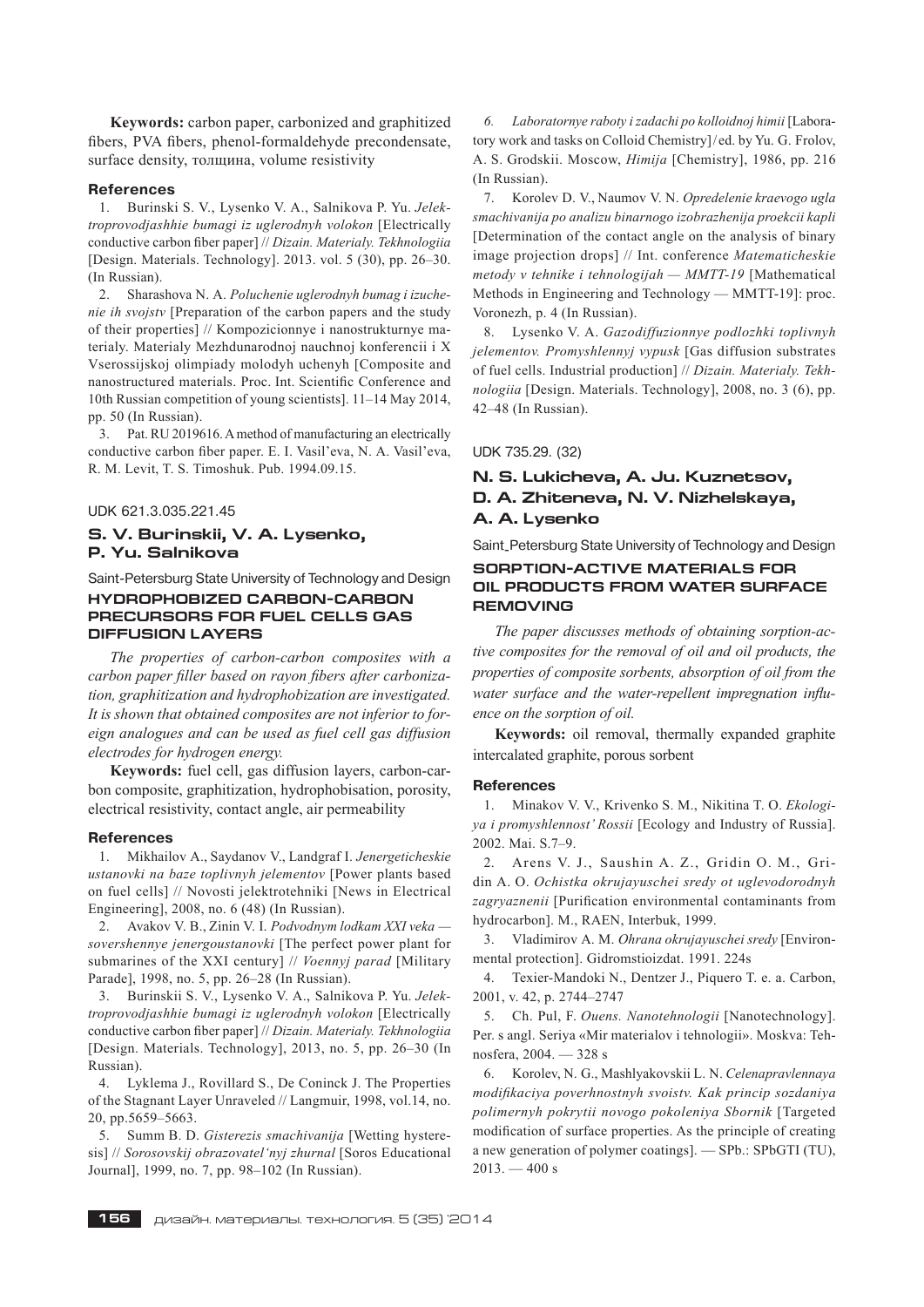### UDC 546.26

# **Y. O. Perminov, E. S. Sveshnikova, A. A. Lysenko**

Saint-Petersburg State University of Technology and Design **POROUS CARBON-CARBON** 

# **COMPOSITES FOR HEAT INSULATION**

*The article considers the main carbon materials used for heat insulation in furnaces of resistance, given characteristics such as density and heat conductivity, shows a general scheme production of heat insulation, study the influence of porosity and density by coefficient of heat conductivity of the samples carbon-carbon composites.*

**Keywords:** heat insulation, carbon-carbon composites, coefficient of heat conductivity, electric resistance furnaces

#### **References**

1. Lahtin U. M*. Metallovedenie i termicheskaja obrabotka metallov* [Physical metallurgy and heat treatment of metals] / Ju. M. Lahtin — M.: Metallurgija, 1976, s -55–75 (in Russian).

2. Konkin, A. A. *Uglerodnye i drugie zharostojkie voloknistye materialy* [Carbon and other heat-resistant fibrous materials] / A. A. Konkin. — M.: Himija, 1974-s. 148–210 (in Russian).

3. Morgan P. *Carbon fibers and their composites* / Morgan P. Taylor & Francis Group, LLC, 2005. — p 56.

4. Pogrebisskij M. Y. *Razrabotka sposobov i sistem regulirovanija temperatury jelektropechej soprotivlenija s uluchshennymi jenergeticheskimi pokazateljami* [Development of methods and systems of regulation of temperature resistance furnaces with improved energy performance]: Avtoref. dis. na soisk. uchen. step. k.t.n.: Spec. 05.09.10 / Pogrebisskij M. Ja.; [Mosk. jenerget. in-t (tehn. un-t)]. — M.: 2001. — 20 s.: il. 20 sm (in Russian);

5. Bol'shakova N. V. *Materialy dlja jelektrotermicheskih ustanovok* [Materials for electrothermal installations] / Bol'shakova N. V. Borisanova K. S., Burcev V. I. Gutmana M. B.-M.: Jenergoatomizdat, 1987 (in Russian).

6. Marmer Je. N. *Vysokotemperaturnye vakuumnye tehnologii i jelektropechi dlja termoobrabotki i spekanija* [High-temperature vacuum technologies and electric furnaces for heat treatment and sintering] / Je. N. Marmer // International Scientific Journal for Alternative Energy and Ecology № 2 (70) 2009 (in Russian).

7. Lysenko A. A. *Resursosberegajushhie tehnologii pri proizvodstve uglerodnyh volokon* [Resource-conserving carbon fibre technologies] / Lysenko A. A., Lysenko V. A., Astashkina O. V., Gladunova O. I. // Himicheskie volokna, № 5, 2010 (in Russian).

#### UDK 546.87:661.66

# **E. V. Saklakova, O. V. Astashkina, A. A. Lyssenko**

Saint-Petersburg State University of Technology and Design

# **CARBON MATERIALS, MODIFIED BY BISMUTH NANO- AND MICROPARTICLES**

The article describes the process modification of activated carbon fibers and thermo-extended graphite of nano- and *microparticles by bismuth. The analysis of the properties of*  activated carbon fibers and thermo-extended graphite be*fore and after modification of bismuth were investigated.* 

**Keywords:** adsorption, activated carbon fibers, bismuth, thermo-extended graphite

#### **References**

1. Pomogailo A. D. *Nanochastitsy metallov v polimerakh*  [Nanoparticles of metals in polymers]. M.: Khimiia, 2000. 672 р. (In Russian).

2. Lyssenko A. A., Astashkina O. V., Pastukhov A. P. *Okislitel'naia transformatsiia tiodiglikolia kletkami uksusnokis-lykh bakterii, immobilizovannykh na metallsoderzhashchikh uglerodnykh voloknakh* [Oxidative transformation of thiodiglycol cells of acetic acid bacteria immobilized on the metal-containing carbon fibers]. Fundamentals of Adsorption 7. Book of Article. International Adsorption Society, 2002, pp. 818–824;

3. Astashkina O. V., Lyssenko A. A., Mukhina O. V. *Adsorbtsiia ionov khroma (VI) i (III) iz vodnykh rastvorov aktiviro-vannymi uglerodnymi voloknami* [Adsorption of ions of chromium (VI) and (III) from aqueous solutions by activated carbon fibers]. The 3rd Pacific Basin Conference on Adsorption Science and Technology, 2003, pp. 189–193;

4. Lyssenko A. A., Simanova S. A., Burmistrova N. M. *Sorbtsionnoe izvlechenie platiny (II) i (IV) iz rastvorov khlor-kompleksov novym uglerodnym voloknom* [Sorption extraction of platinum (II) and (IV) from solutions of chlorine complexes by new carbon fiber]. Zhurnal prikladnoi khimii, 1999, no. 10. pp. 1630–1634 (In Russian).;

5. Katorgina E. Iu., Lyssenko A. A., Astashkina O. V. *Fiziko-khimicheskie svoistva i struktura metallsoderzhashchikh voloknistykh sorbentov* [Physico-chemical properties and structure of metal-containing fibrous sorbents]. Zhurnal prikladnoi khimii, 1994, no. 10. pp. 1633–1639 (In Russian).;

6. Morgan P. *Carbon Fibers and their Composites*. Taylor & Francis Group, 2005, 1153 р.

7. Reinoso F. R. *The role of carbon materials in heterogeneous catalysis*. Carbon, 1998, no. 3. pp. 159–175;

8. Chen J. P, Lin M. *Surface charge and metal ion adsorption on an H-type activated carbon: experimental observation and modeling simulation by the surface complex formation approach*. Carbon, 2001, no.39. pp. 1491–1504;

9. Lin Yu-M., Sun X., Dresselhaus M. S. *Theoretical investigation of thermoelectric transport properties of cylindrical Bi nanowires*. Phys. Rev. B. 2000, no. 7. pp. 4610–4623;

10. Zhang Z., Sun X., Dresselhaus M. S., Ying J. Y., Heremans J. *Electronic transport properties of single-crystal bismuth nanowire arrays*. Phys. Rev. B. 2000, no. 7. pp. 4850–4861.

#### UDK 546.87:661.66

# **N. V. Rusova, O. V. Astashkina, E. D. Turkunova, A. A. Lysenko**

# Saint-Petersburg State University of Technology and Design **INVESTIGATION OF SORPTION KINETICS OF IRON IONS BY CARBON SORBENTS**

*Article presents the results of iron ions sorption from ferric alum solutions by different types of carbon sorbents. Effect of contact time, sorbent concentration and pH was studied.*

*The obtained results have been compared and the expe*diency of using activated carbon fiber materials for thin water purification from the iron ions was shown.

Keywords: an activated carbon fiber, activated carbon adsorption, iron ions